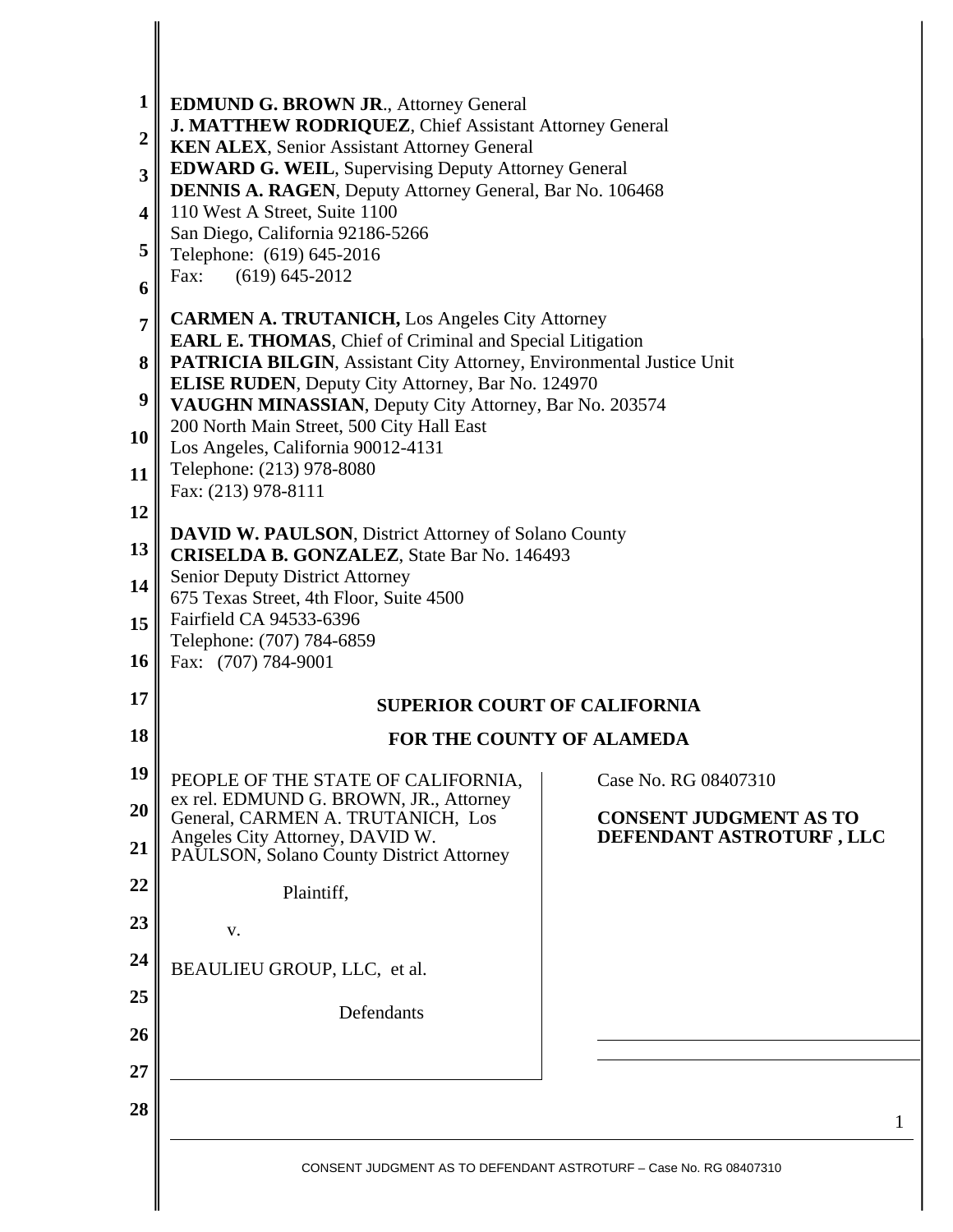#### **1. INTRODUCTION**

**1** 

**2 3 4 5 6 7 8 9 10 11 12 13 14 15**  1.1 On September 2, 2008, the People of the State of California ("People" or "Plaintiffs"), by and through the Attorney General of the State of California ("Attorney General"), the Los Angeles City Attorney and the Solano County District Attorney, filed a complaint for civil penalties and injunctive relief for violations of Proposition 65 and unlawful business practices in the Superior Court for the County of Alameda. The People's Complaint alleges that the named Defendants failed to provide clear and reasonable warnings that their artificial turf products (the "Products") contain lead, and that use of, and contact with, those Products results in exposure to lead, a chemical known to the State of California to cause cancer and reproductive harm. The Complaint further alleges that under the Safe Drinking Water and Toxic Enforcement Act of 1986, Health and Safety Code section 25249.6, also known as "Proposition 65," businesses must provide persons with a "clear and reasonable warning" before exposing individuals to these chemicals, and that the Defendants failed to do so. The Complaint also alleges that these acts constitute unlawful acts in violation of the Unfair Competition Law, pursuant to Business and Professions Code sections 17200 *et seq*. and 17500 *et seq*.

**16 17 18**  1.2 AstroTurf, LLC , Crystal Products Co., Inc. d/b/a SYNLawn, UGTH Equipment, LLC, General Sports Venue, LLC, and Synthetic Turf Resources, LLC ("Settling Defendants") are among the Defendants named in the complaint.

**19 20 21**  1.3 Settling Defendants are alleged to be interrelated corporations that, separately and together, employ more than 10 persons and employed ten or more persons at all times relevant to the allegations of the complaint.

**22** 

**23** 

1.4 Settling Defendants manufacture, license, distribute and/or sell Products in the State of California and/or have done so in the past four years.

**24 25 26 27**  1.5 For purposes of this Consent Judgment only, the People and the Settling Defendants stipulate that this Court has jurisdiction over the allegations of violations contained in the People's Complaint and personal jurisdiction over Settling Defendants as to the acts alleged in the People's Complaint, that venue is proper in Alameda County, and that this Court

**28**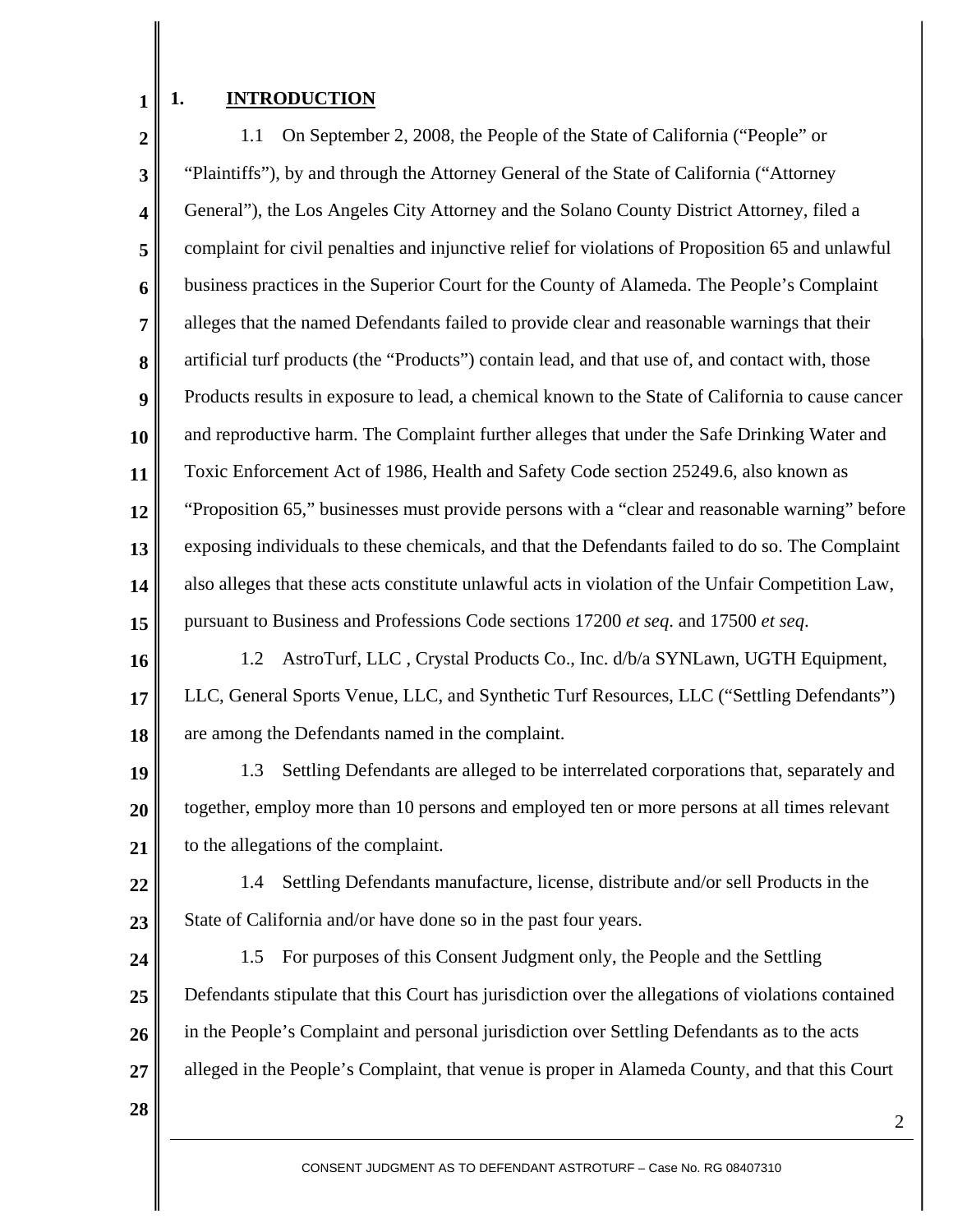has jurisdiction to enter this Consent Judgment as a full and final resolution of all claims which were or could have been raised in the Complaint based on the facts alleged therein.

**3 4 5 6 7 8 9 10 11 12 13 14**  1.6 The People and Settling Defendants enter into this Consent Judgment as a full and final settlement of all claims relating to Covered Products (as that term is defined below) arising from the failure to warn regarding the presence of lead in such Products. By execution of this Consent Judgment and agreeing to provide the relief and remedies specified herein, Settling Defendants do not admit any violations of Proposition 65 or Business and Professions Code sections 17200 *et seq.* or 17500, *et seq.* or any other law or legal duty. Except as expressly set forth herein, nothing in this Consent Judgment shall prejudice, waive or impair any right, remedy, or defense the People and Settling Defendants may respectively have in any other or in future legal proceedings unrelated to these proceedings. However, this Paragraph shall not diminish or otherwise affect the obligations, responsibilities, and duties of the parties under this Consent Judgment, or the *res judicata* impacts of this Consent Judgment on other litigation brought under Proposition 65 or the Business and Professions Code.

#### **15**

**1** 

**2** 

#### **2. DEFINITIONS**

**16 17**  2.1 The "Effective Date" of this Consent Judgment shall be the date on which the Consent Judgment is entered as a judgment by the trial Court ("Effective Date").

**18 19 20**  2.2 Covered Products shall mean (a) the products listed in Exhibit A to this Consent Judgment and (b) any other artificial turf products that Settling Defendants may manufacture or sell after the Effective Date.

**21 22 23**  2.3 "Cushioning Products" shall mean any foam layering or other products that are installed under the Covered Products but are not attached to the Covered Products by the manufacturer.

**24 25 26**  2.4 "Infill Products" shall mean any granular product, including, without limitation, crumb, tire crumb, pellets, sand, or synthetic sand, that is installed under, on, or in connection with any Covered Product.

**27 28**  2.5 "Old Covered Products" shall mean Covered Products that were Sold In California before the Effective Date of this Judgment.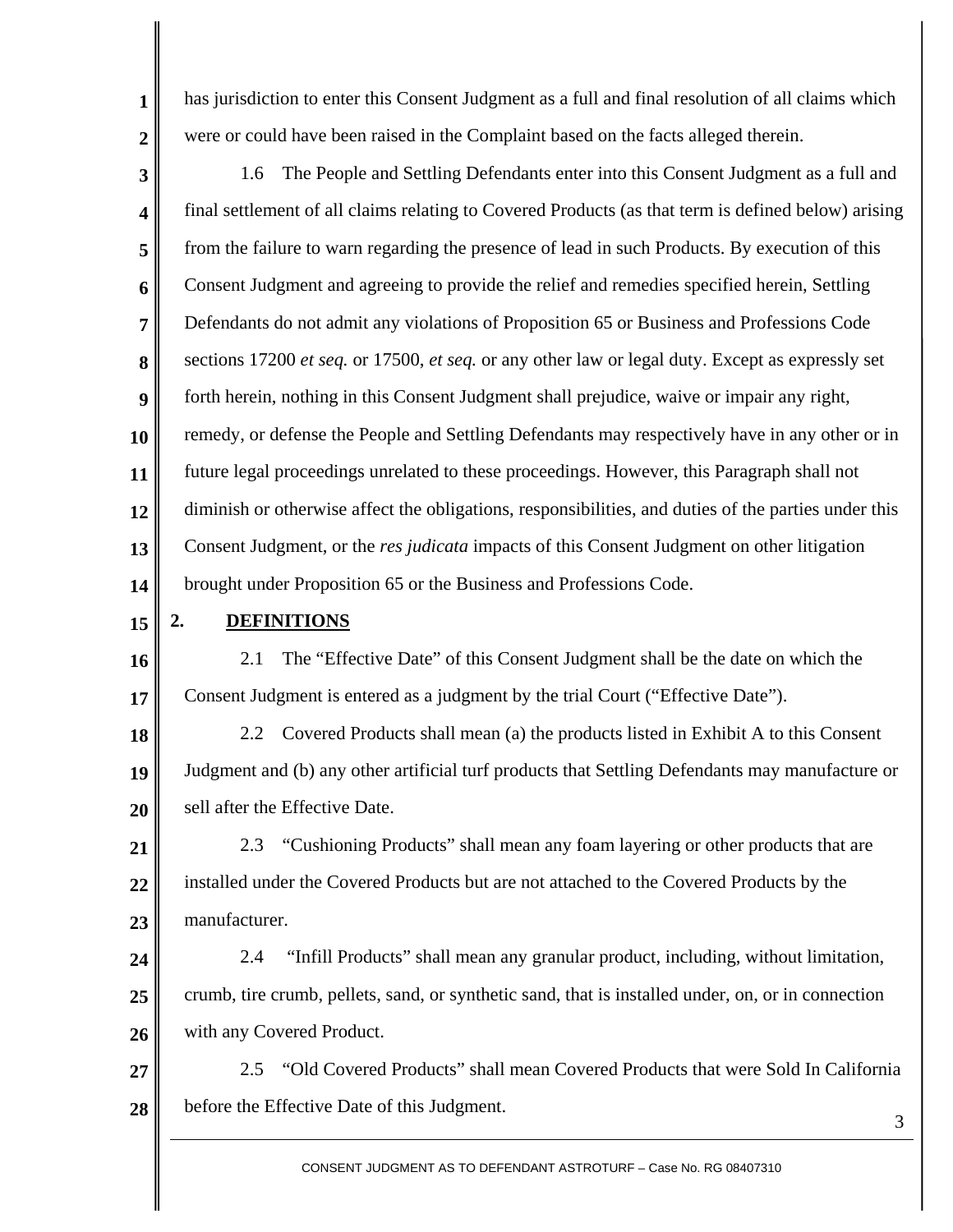**1 2 3 4 5 6**  2.6 "Sold in California" means any Covered Product that is sold in the State of California by Settling Defendants or by any, distributor, wholesaler or retailer that is authorized by Settling Defendants, to sell the Covered Products. For purposes of this Judgment, the date of sale shall be the later of the following: (a) the date of the sales contract; (b) the date that Settling Defendants transport or dispatch the Covered Product into California; (c) the date that Settling Defendants deliver, or cause the delivery of, the Covered Product to the installation site.

**7** 

**16** 

**17** 

**18** 

**19** 

#### **3. INJUNCTIVE RELIEF: LEAD REDUCTION**

**8 9 10 11**  3.1 Immediate Product Reformulation. Immediately upon the Effective Date of this Consent Judgment, Settling Defendants shall reduce the level of lead in the Covered Products Sold in California from the current levels to a level no higher than 100 parts per million ("Compliance Level") as determined pursuant to the testing protocol in Exhibit B.

**12 13 14 15**  3.2 Further reductions in lead levels in Covered Products. In addition to the requirements of Paragraph 3.1, and effective June 15, 2010, the Covered Products shall meet the following additional requirements (which shall be referred to as the "Further Compliance Level"):

> (a) No portion of the Covered Product may have lead levels in excess of 50 parts per million, except:

# (b) Field lines and markings (such as yard lines, goal lines and team names or logos) may not have lead levels in excess of 100 parts per million.

**20 21 22 23 24 25 26 27**  In the event that Settling Defendants' Covered Products violate the Further Compliance Level, Settling Defendants will (i) consult with their suppliers and technical consultants; (ii) attempt to locate the source of the elevated lead seen the laboratory results; and (iii) provide the Plaintiffs with a report on this investigation and a proposal to prevent the situation from occurring in the future. On approval by the Attorney General, Settling Defendants will implement this proposal. In the event that the Attorney General incurs laboratory costs in reviewing such a proposal, Settling Defendants will reimburse the Attorney General for reasonable laboratory costs actually incurred.

**28**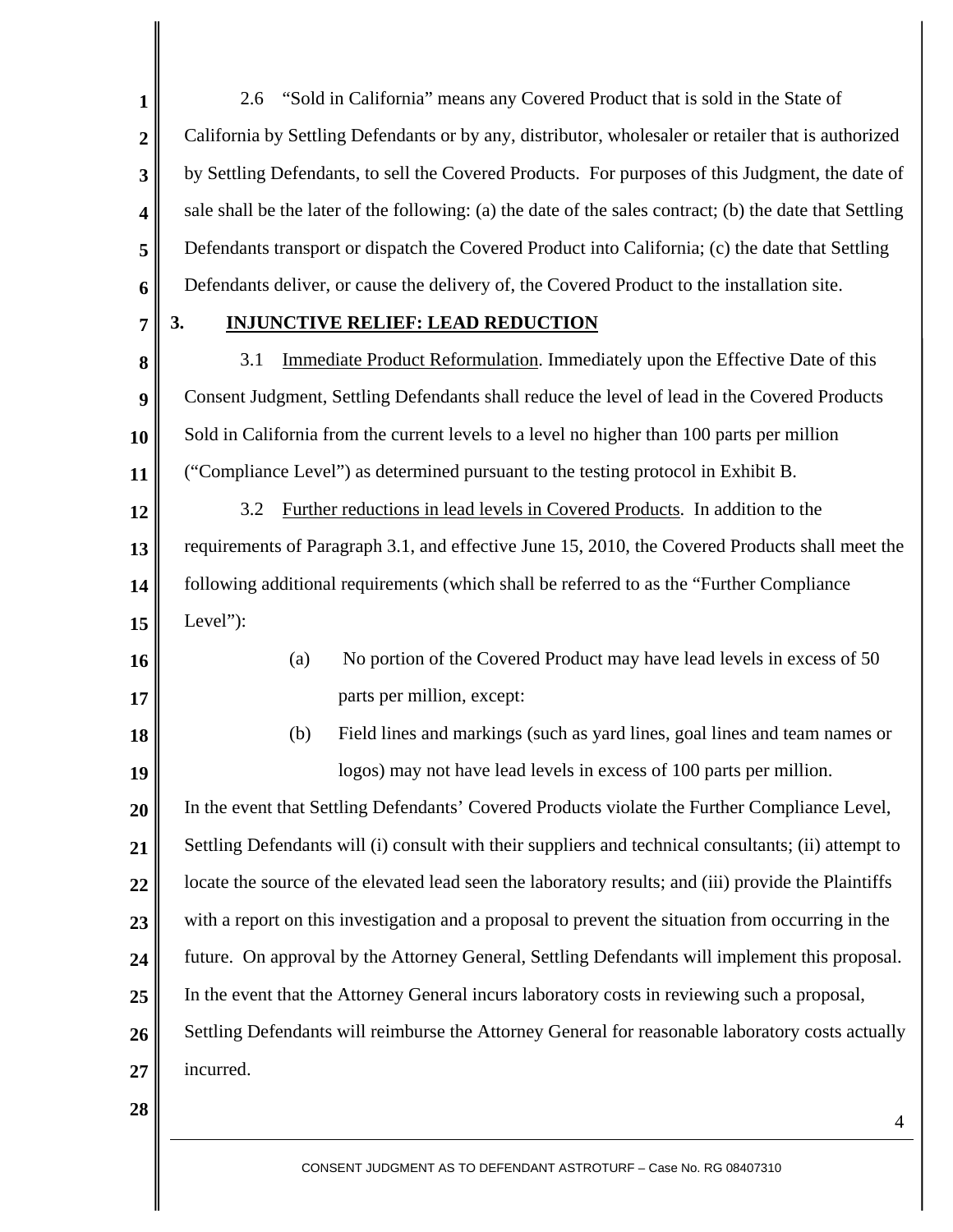**1** 

**2** 

**3** 

**4** 

**5** 

**6** 

### **4. INJUNCTIVE RELIEF: CLEAR AND REASONABLE WARNINGS**

4.1 The People allege that warnings are necessary as to the Old Covered Products because these products cause continuing exposures to lead. Without admitting such allegations, Settling Defendants agree to implement the following program to provide clear and adequate warnings to persons who come into contact with turf products that were installed before the Effective Date of this Judgment.

5 **7 8 9 10 11 12 13 14 15 16 17 18 19 20 21 22 23 24 25 26 27 28**  (a) Settling Defendants shall provide the mailed warnings and informational materials attached hereto as Exhibit C, in English and Spanish, to all parties who purchased Old Covered Products for installation within the State of California on or after April 1, 2004 for Astro branded products and November 1, 2006 for the remaining Covered Products. Settling Defendants will send these mailed warnings within thirty days after receiving instructions to do so from the Attorney General. (b) Beginning thirty days after the Effective Date, and for a period of two years thereafter, Settling Defendants will establish a web site that complies with the provisions of Exhibit C, which shall provide the following information, in English and Spanish, about its products: Range of lead content for each Covered Product The date lead was phased out of each Covered Product • A warning informing consumers that the products in question contain lead, which is a chemical known to the State of California to cause cancer and reproductive harm. • Proposition 65 and other regulatory levels applicable to lead in consumer products. Links to specified sites • Good maintenance practices to minimize lead transfer from Covered Products to consumers. • Actions consumers can take to minimize lead transfer from Covered Products to consumers. • Options for Lead Transfer Testing of Covered Products.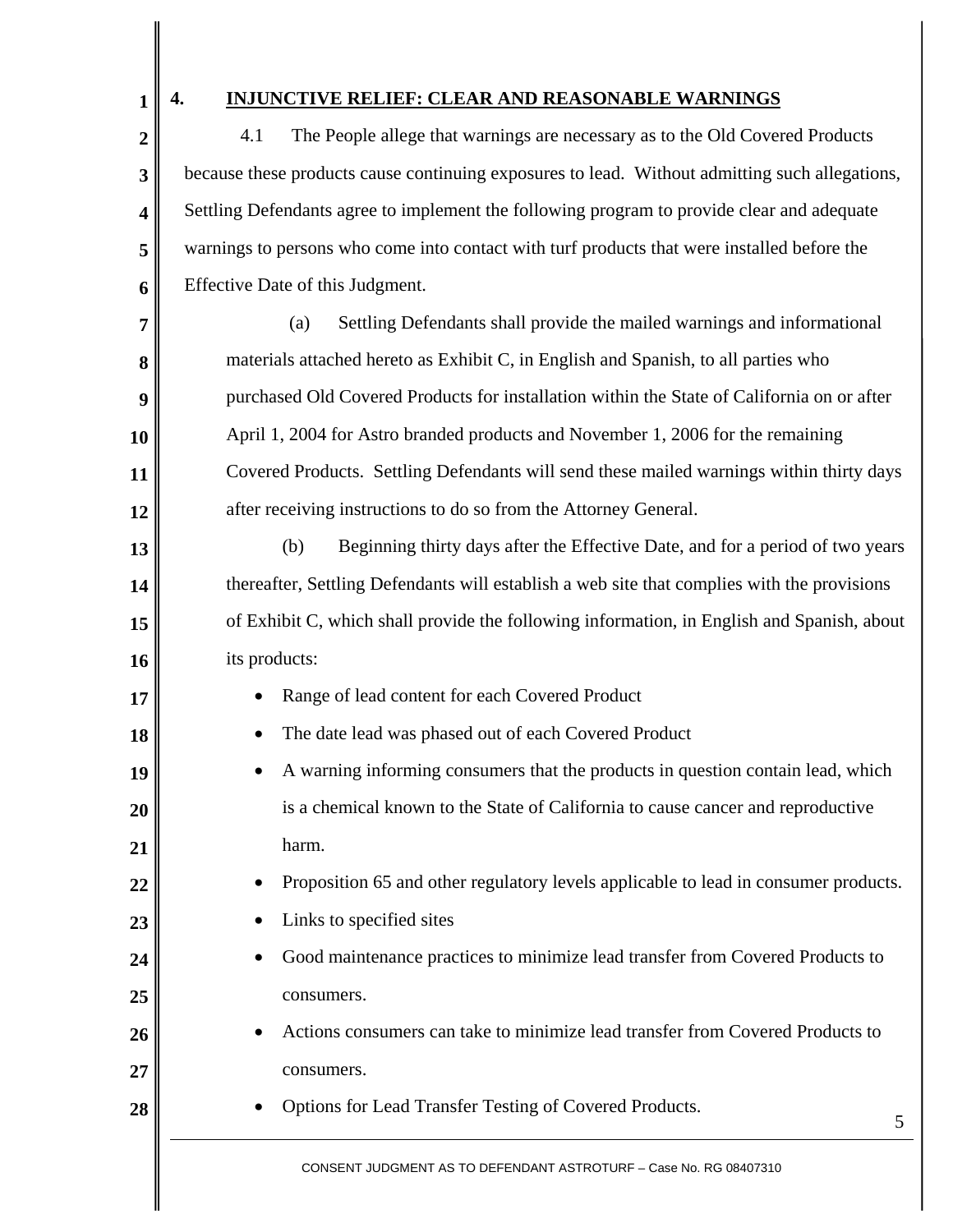| 1                       | The initial design and content of the website, and any later changes to the website              |  |  |  |
|-------------------------|--------------------------------------------------------------------------------------------------|--|--|--|
| 2                       | will be subject to the advance approval of Plaintiffs, which shall not be                        |  |  |  |
| 3                       | unreasonably withheld.                                                                           |  |  |  |
| $\overline{\mathbf{4}}$ | If a trade association, a group of turf companies, or other responsible entities create          |  |  |  |
| 5                       | a web site that is approved by Plaintiffs and satisfies the provisions of this                   |  |  |  |
| 6                       | Paragraph 4.1(b), Settling Defendants may comply with the terms of this Paragraph                |  |  |  |
| 7                       | by placing a conspicuous link to that website on the websites maintained by                      |  |  |  |
| 8                       | AstroTurf and SYNLawn.                                                                           |  |  |  |
| 9                       | 5.<br><b>ADDITIONAL ACTIONS BY SETTLING DEFENDANTS</b>                                           |  |  |  |
| 10                      | Plaintiffs have agreed to accept the settlement payment set forth in Section 5.2 -<br>5.1        |  |  |  |
| 11                      | 5.4 below (Civil Penalties, Cy Pres, Other Payments) based on Settling Defendants'               |  |  |  |
| 12                      | commitment to take additional actions. Specifically, Settling Defendants shall do the following: |  |  |  |
| 13                      | (1)<br>Replacing Certain Old Covered Products. Settling Defendants shall                         |  |  |  |
| 14                      | replace any Old Covered Products in place as of the Effective Date and installed in              |  |  |  |
| 15                      | the State of California after April 1, 2004 for Astro branded products and                       |  |  |  |
| 16                      | November 1, 2006 for the remaining Covered Products, if                                          |  |  |  |
| 17                      | i.<br>The Old Covered Product was (i) installed at a licensed day                                |  |  |  |
| 18                      | care facility, a school, a public playground, or a public playing field                          |  |  |  |
| 19                      | and (ii) has been in place for more than 3 years but not more than 8                             |  |  |  |
| 20                      | years.                                                                                           |  |  |  |
| 21                      | ii.<br>the Lead Transfer Testing conducted pursuant to Exhibit D                                 |  |  |  |
| 22                      | shows Available Lead Levels in excess of 0.1 micrograms per                                      |  |  |  |
| 23                      | square centimeter;                                                                               |  |  |  |
| 24                      | iii.<br>The owner or operator of the day care center, school,                                    |  |  |  |
| 25                      | playground or playing field makes written request to AstroTurf that                              |  |  |  |
| 26                      | the field be replaced, and this request is received by AstroTurf no                              |  |  |  |
| 27                      | later than February 1, 2012. Settling Defendants shall not be                                    |  |  |  |
| 28                      | 6                                                                                                |  |  |  |
|                         | CONSENT JUDGMENT AS TO DEFENDANT ASTROTURF - Case No. RG 08407310                                |  |  |  |

 $\parallel$ 

∥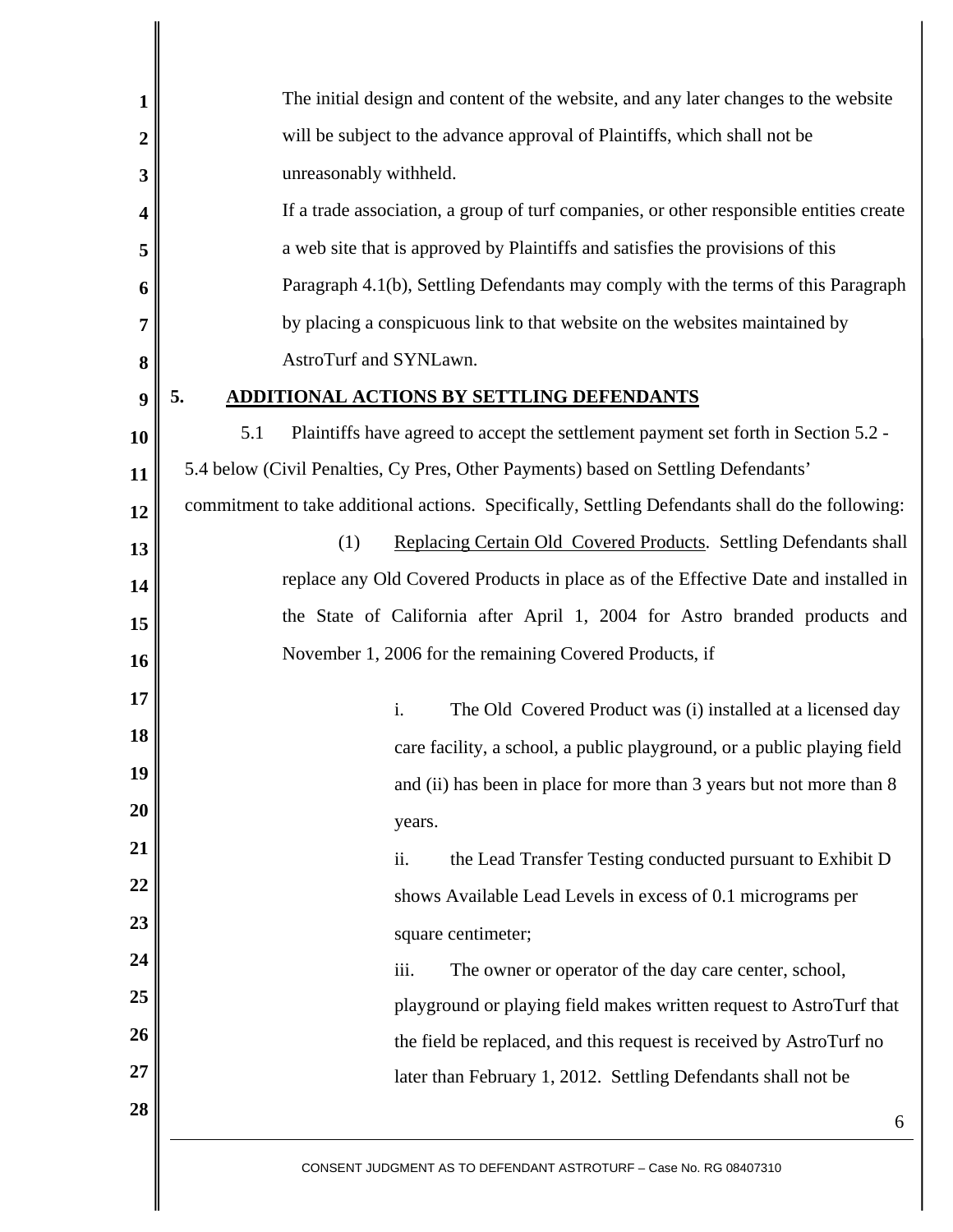| $\mathbf{1}$   | required to honor any requests for replacement of Old Covered                                       |  |
|----------------|-----------------------------------------------------------------------------------------------------|--|
| $\overline{2}$ | Product that are received after that date.                                                          |  |
| 3              | The owner or operator shows proof of purchase and delivery<br>iv.                                   |  |
| 4              | of the Covered Product to the location at issue.                                                    |  |
| 5              | Maximum Expenditure. Settling Defendants shall not be required to<br>(2)                            |  |
| 6              | provide more than 20,000 square yards of turf in order to comply with the                           |  |
| 7              | provisions of this Section 5.1(1). Settling Defendants will monitor the number of                   |  |
| 8              | qualifying requests for replacement, and if it appears that this quantity of turf will              |  |
| 9              | prove insufficient to achieve full compliance with those terms, Settling Defendants                 |  |
| 10             | shall, after receiving written approval and direction from Plaintiffs, pro-rate the                 |  |
| 11             | remaining funds among the remaining claimants.                                                      |  |
| 12             | The quality of the replacement turf that Settling<br>(3)<br>Quality.                                |  |
| 13             | Defendants provide pursuant to this section will be comparable to, or better than,                  |  |
| 14             | the turf that is being replaced.                                                                    |  |
| 15             | 5.2<br>Civil Penalties. On or before June 1, 2010, Settling Defendants shall pay a civil            |  |
| 16             | penalty of \$17,500 pursuant to California Health & Safety Code §§ 25249.7(b) and 25249.12.         |  |
| 17             | Pursuant to section 25249.12, 75% of these funds shall be remitted to the California Office of      |  |
| 18             | Environmental Health Hazard Assessment ("OEHHA"), and the remaining 25% apportioned                 |  |
| 19             | evenly among the Attorney General, the Los Angeles City Attorney, and the Solano County             |  |
| 20             | District Attorney.                                                                                  |  |
| 21             | 5.3<br>Cy Pres. Settling Defendants shall make the following payments in lieu of                    |  |
| 22             | penalties:                                                                                          |  |
| 23             | Settling Defendants shall pay \$ 60,000 to the California Public Health<br>(a)                      |  |
| 24<br>25       | Trust. \$40,000 shall be paid within 30 days of the Effective Date and \$20,000 shall be paid on or |  |
| 26             | before February 15, 2010. These funds shall be used, as the Trust directs after conferring with     |  |
| 27             | Plaintiffs, for some or all of the following:                                                       |  |
| 28             | (1)<br>To fund independent testing, which shall be conducted pursuant to                            |  |
|                | 7                                                                                                   |  |
|                | CONSENT JUDGMENT AS TO DEFENDANT ASTROTURF - Case No. RG 08407310                                   |  |
|                |                                                                                                     |  |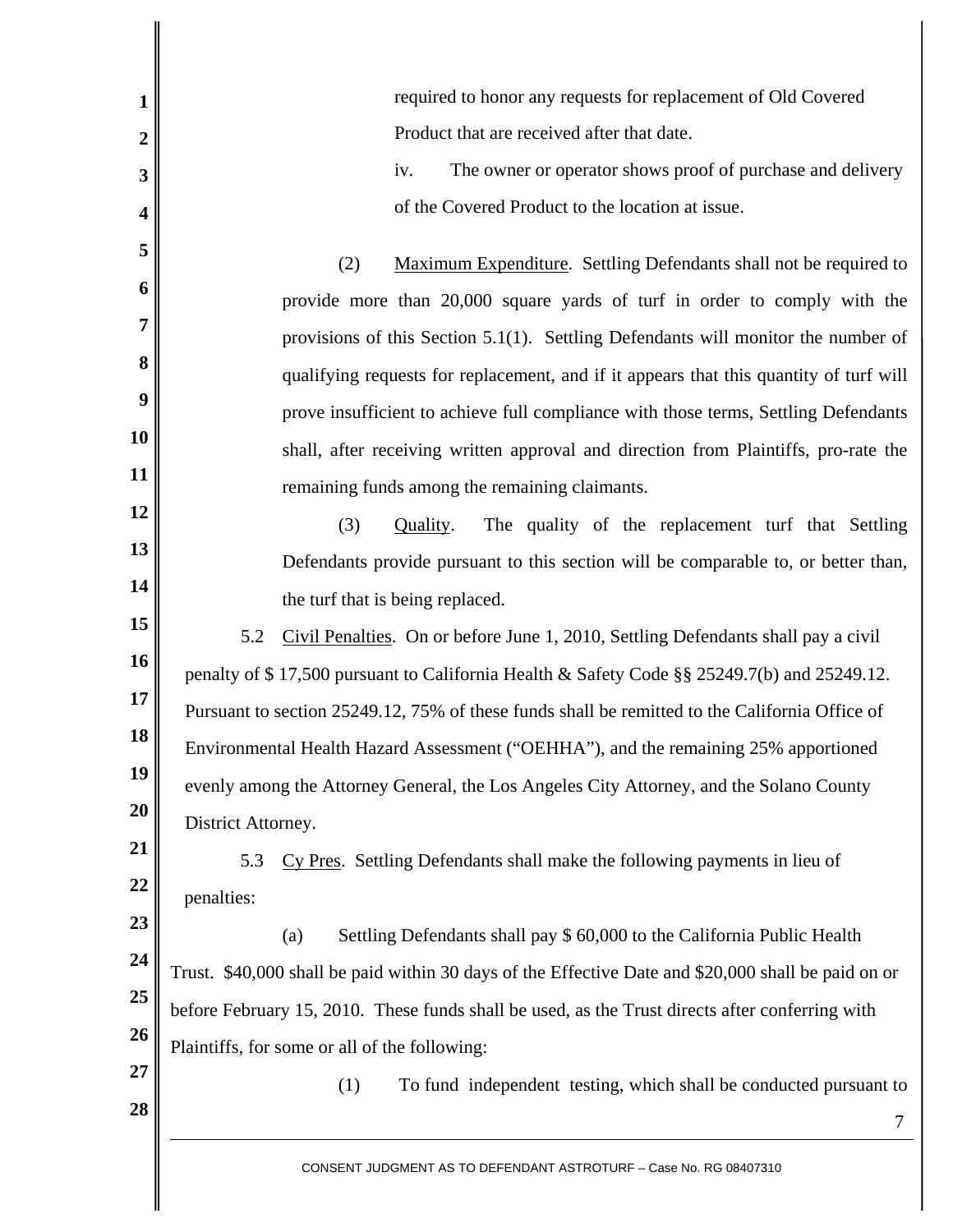| $\mathbf{1}$   | the protocol attached as Exhibit D (Lead Transfer Testing), of Old Covered              |  |
|----------------|-----------------------------------------------------------------------------------------|--|
| $\overline{2}$ | Products currently installed and in place at licensed day care centers, schools, and    |  |
| 3              | public playing fields in California; and to fund efforts to promote consistent testing  |  |
| 4              | of Old Covered Products throughout California.                                          |  |
| 5              | For research into Good Maintenance Practices, including the<br>(2)                      |  |
| 6              | feasibility of applying stabilizers to Old Covered Products in order minimize lead      |  |
| $\overline{7}$ | transfer from those products.                                                           |  |
| 8              | (3)<br>To provide funding for an independent consultant, who will provide               |  |
| 9              | information to schools, municipalities and other locations in California where Old      |  |
| 10             | Covered Products are installed, regarding independent testing and Good                  |  |
| 11             | Maintenance Practices for such products.                                                |  |
| 12             | (4)<br>For other projects or grants for the purposes of reducing, or                    |  |
| 13             | educating the public about, lead in consumer products.                                  |  |
| 14             | (5)<br>Any process undertaken by the Public Health Trust to identify and                |  |
| 15             | choose the entity (ies) that will receive any grant to be awarded under this Judgment   |  |
| 16             | must be open to public scrutiny and subject to public notice and comment. Any           |  |
| 17             | use of funds must be approved by the Attorney General.                                  |  |
| 18             | In order to minimize any duplication of effort, the Public Health<br>(6)                |  |
| 19             | Trust will coordinate the expenditure of funds received pursuant to this Judgment       |  |
| 20             | with any expenditures made pursuant to (i) judgments with other defendants in this      |  |
| 21             | case and (ii) judgments in other cases in which the Attorney General has alleged        |  |
| 22             | that lead in present in consumer products.                                              |  |
| 23             | On or before October 1, 2009, Settling Defendants shall pay \$30,000 to the<br>(b)      |  |
| 24             | Office of Environmental Health Hazard Assessment (OEHHA), to be deposited into          |  |
| 25             | OEHHA' Proposition 65 Fund, to be used, on appropriation of the Legislature, to fund to |  |
| 26             | fund a study or studies relating to potentially hazardous chemicals in Infill Products. |  |
| 27             | OEHHA shall coordinate these studies with studies that it may conduct pursuant to SB    |  |
| 28             | 1277 (Maldonado).<br>8                                                                  |  |
|                |                                                                                         |  |

Ш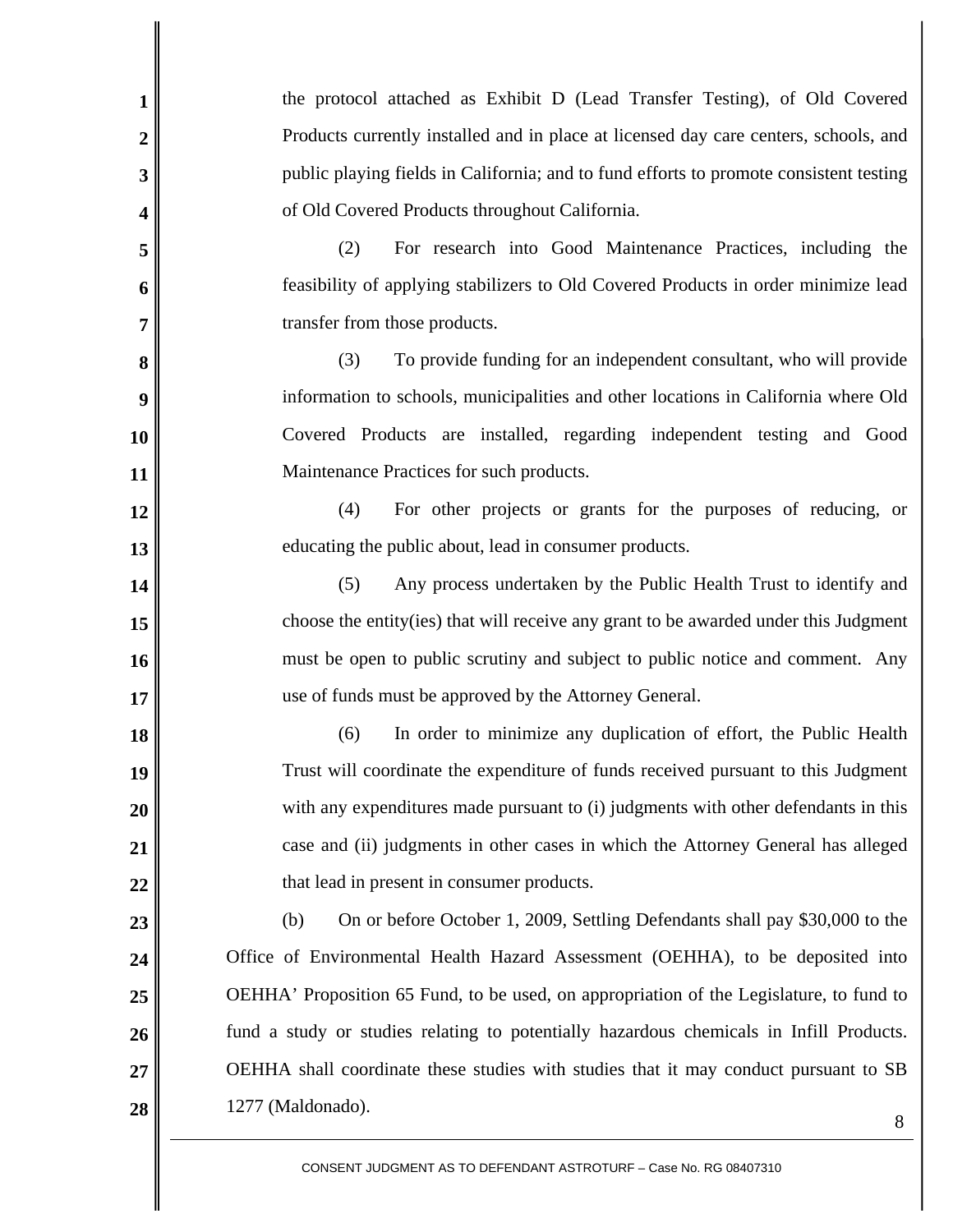5.4 Other Payments. Settling Defendants shall also make the following payments:

**1** 

**2 3 4 5 6 7 8 9 10 11 12 13 14 15 16**  (a) Attorney General. On or before June 1, 2010, Defendant shall pay the sum of \$17,500 to the Attorney General, to reimburse the fees and costs his office has expended with respect to this matter. Funds paid pursuant to this paragraph shall be placed in an interest-bearing Special Deposit Fund established by the Attorney General. These funds, including any interest, shall be used by the Attorney General, until all funds are exhausted, for the costs and expenses associated with the enforcement and implementation of Proposition 65, including investigations, enforcement actions, other litigation or activities as determined by the Attorney General to be reasonably necessary to carry out his duties and authority under Proposition 65. Such funding may be used for the costs of the Attorney General's investigation, filing fees and other court costs, payment to expert witnesses and technical consultants, purchase of equipment, travel, purchase of written materials, laboratory testing, sample collection, or any other cost associated with the Attorney General's duties or authority under Proposition 65. Funding placed in the Special Deposit Fund pursuant to this paragraph, and any interest derived therefrom, shall solely and exclusively augment the budget of the Attorney General's Office and in no manner shall supplant or cause any reduction of any portion of the Attorney General's budget.

**17 18 19 20**  (b) City Attorney and Solano County District Attorney. On or before June 1, 2010, Settling Defendants shall make payments of \$ 10,000 to the Los Angeles City Attorney and \$ 10,000 to the Solano County District Attorney to defray the attorneys' fees and costs these offices have expended with respect to this matter.

**21 22 23 24 25 26**  (c) Center for Environmental Health/Other Private Parties. Within thirty days of the Effective Date, and pursuant to Health & Safety Code section 25249.7(j), Settling Defendants shall pay \$25,000 to the Center for Environmental Health and Lexington Law Group. These payments represent full compensation from the Settling Defendants for (i) the assistance that CEH has provided to the Plaintiffs and (ii) the fees and costs that CEH has incurred with respect to this matter.

**27 28**  5.5 Each payment required by this Consent Judgment shall be made through the delivery of separate checks payable to the applicable person, as follows: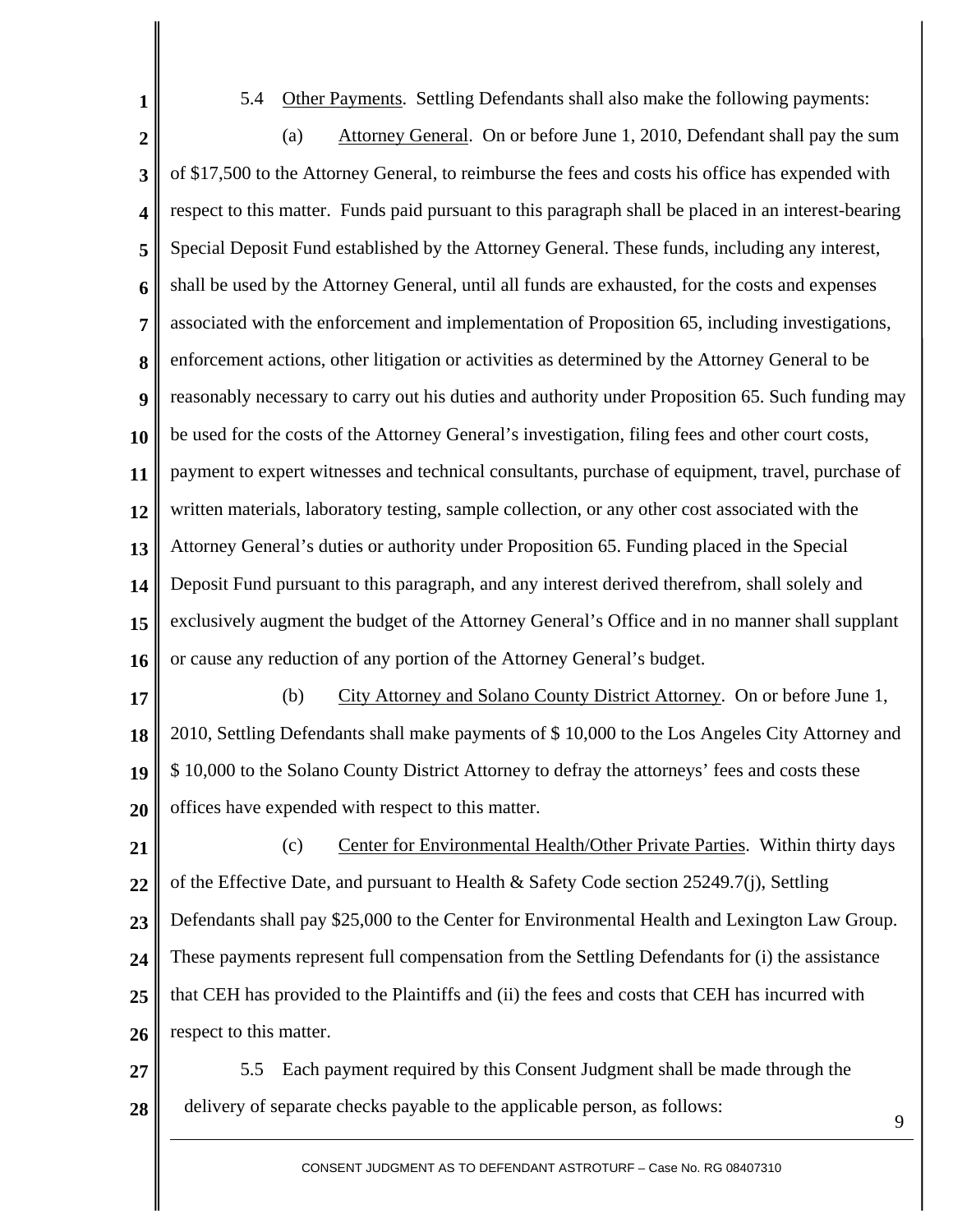**1 2 3**  (a) Attorney General. Payments due to the Attorney General shall be made payable to the "California Department of Justice," and sent to the attention of Robert Thomas, Legal Analyst, Department of Justice, 1515 Clay Street, 20th Floor, Oakland, CA 94612.

**4 5 6 7**  (b) City Attorney. Payments due to the City Attorney shall be made payable to the "Office of the Los Angeles City Attorney" and sent to: Patty Bilgin, Supervising Attorney, Environmental Justice Unit, Office of the Los Angeles City Attorney 200 North Main Street, 500 City Hall East, Los Angeles, California 90012-4131

**8 9 10 11**  (c) Solano County District Attorney. Payments due to the Solano County District Attorney shall be made payable to the "Office of the Solano County District Attorney" and sent to Criselda B. Gonzalez, Senior Deputy District Attorney, Office of the Solano County District Attorney, 675 Texas Street, 4th Floor, Suite 4500, Fairfield CA 94533-6396.

**12 13 14 15**  (d) Office of Environmental Health Hazard Assessment. Payments due to the OEHHA shall be made payable to the Office of Environmental Health Hazard Assessment and sent to: Beverly Sloan, Senior Accounting Officer, Office of Environmental Health Hazard Assessment, P.O. Box 4010, Sacramento, CA 95812-0410.

**16 17 18 19**  (e) Center for Environmental Health/Lexington Law Group. The payment due to the Center for Environmental Health shall be made payable to the Lexington Law Group and sent to: Mark N. Todzo, Lexington Law Group, LLP, 1627 Irving Street, San Francisco, CA 94122

**20 21 22**  (f) Copies of checks. Settling Defendants will cause copies of each and every check issued pursuant to this Judgment to be sent to: Dennis A. Ragen, Deputy Attorney General, 110 West A. Street, Suite 1100, San Diego, California 92101

10 **23 24 25 26 27 28**  (g) Late Payment/Acceleration. If any payment required by Sections 5.2, 5.3 or 5.4 of this Judgment is not received by the due date, then Plaintiffs will provide Settling Defendants ten (10) days' notice of default. If Settling Defendants fails to cure the default within said ten (10) days, then at the option of the Attorney General, all unpaid balances due pursuant to those sections shall be accelerated, and shall become immediately due and payable, with interest thereon as specified in section 685.010 of the Code of Civil Procedure, commencing to accrue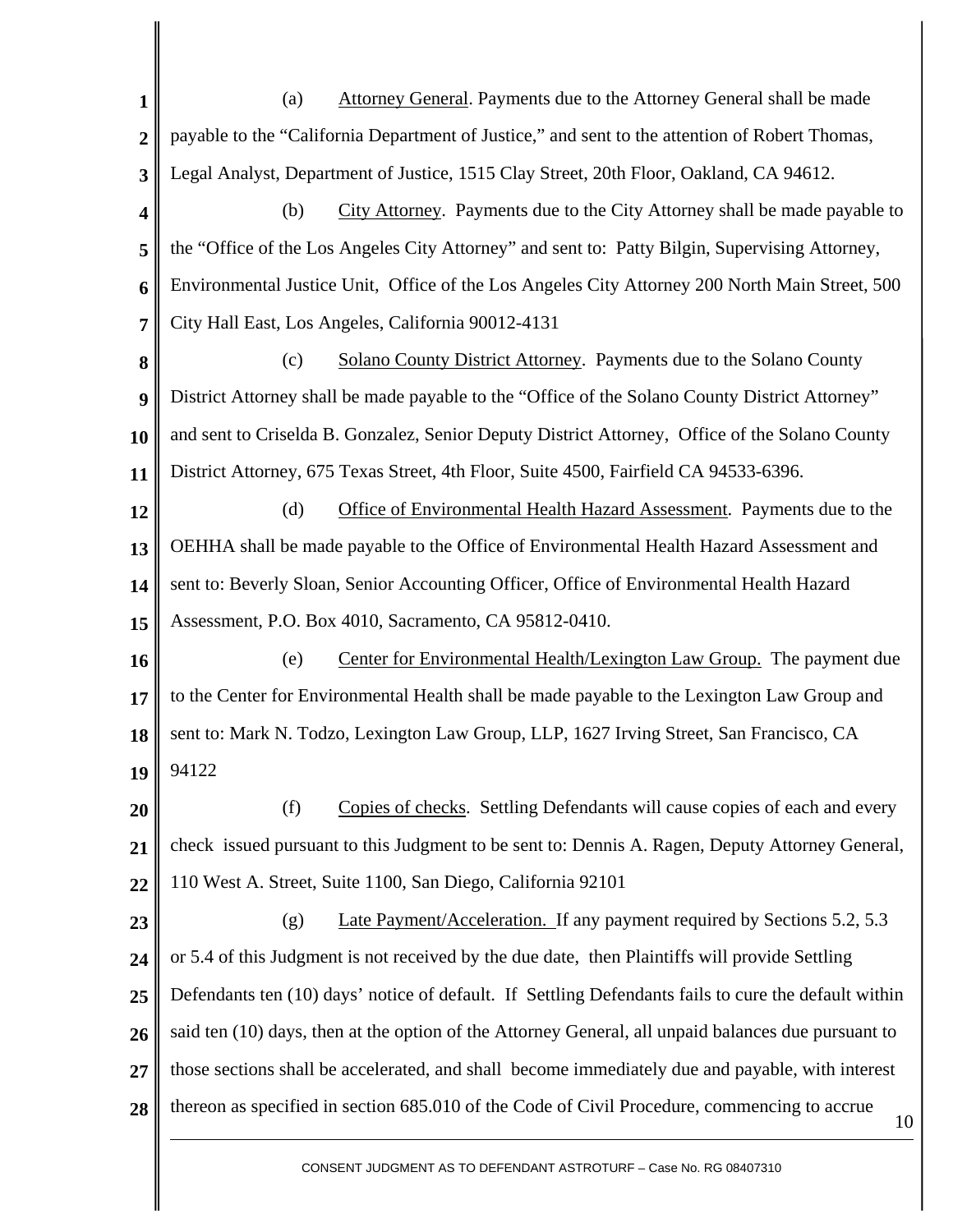**1 2 3 4 5 6 7 8**  on the entire remaining unpaid balance of any sum pursuant those sections, as of the first day immediately after the ten-day delinquency that preceded the notice of default. Code of Civil Procedure section 1013, and the extensions provided for therein, shall not apply to nor extend any deadline referred to in this paragraph or in Sections 5.2, 5.3 and 5.4 of this Judgment. If the Attorney General declines to exercise and waives this optional acceleration as to any one or more default(s) in payment, said waiver or waivers shall not constitute a waiver of this option in the event of any other default. Defendants are permitted at their option to pre-pay any time the remaining unpaid balance of any amount due in this judgment.

**9** 

### **6. MODIFICATION OF CONSENT JUDGMENT**

**10 11 12 13**  6.1 This Consent Judgment may be modified from time to time by express written agreement of the Parties with the approval of the Court; by an order of this Court on noticed motion from Plaintiffs or Defendant in accordance with law, for good cause shown; or by the Court in accordance with its inherent authority to modify its own judgments.

**14 15 16 17 18**  6.2 Before filing an application with the Court for a modification to this Consent Judgment, the party seeking modification shall meet and confer with the other party to determine whether the modification may be achieved by consent. If a proposed modification is agreed upon, then Settling Defendants and the Attorney General will present the modification to the Court by means of a stipulated modification to the Consent Judgment.

**19** 

#### **7. ENFORCEMENT**

**20 21 22 23 24 25 26 27 28**  7.1 Plaintiffs may, by motion or application for an order to show cause before this Court, enforce the terms and conditions contained in this Consent Judgment. In any such proceeding, Plaintiffs may seek whatever fines, costs, penalties, or remedies are provided by law for failure to comply with the Consent Judgment and where said violations of this Consent Judgment constitute subsequent violations of Proposition 65 or other laws independent of the Consent Judgment and/or those alleged in the Complaint, the Plaintiffs are not limited to enforcement of the Consent Judgment, but may seek in another action whatever fines, costs, penalties, or remedies are provided for by law for failure to comply with Proposition 65 or other laws. In any action brought by Plaintiffs or another enforcer alleging subsequent violations of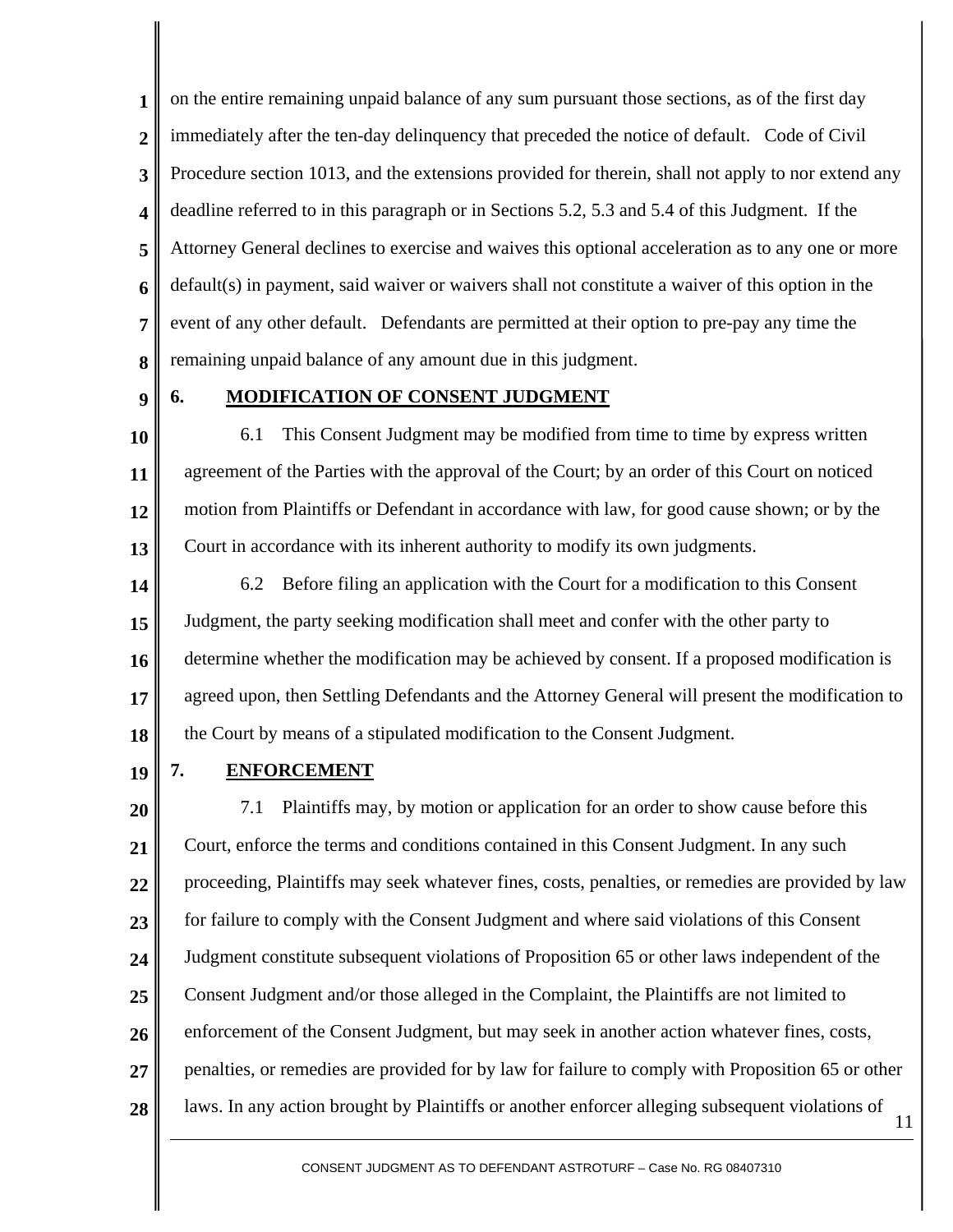Proposition 65 or other laws, Settling Defendants may assert any and all defenses that are available, including the *res judicata* or collateral estoppel effect of this Consent Judgment.

**3** 

**4** 

**5** 

**6** 

**1** 

**2** 

#### **8. AUTHORITY TO STIPULATE TO CONSENT JUDGMENT**

8.1 Each signatory to this Consent Judgment certifies that he or she is fully authorized by the party he or she represents to stipulate to this Consent Judgment and to enter into and execute the Consent Judgment on behalf of the party represented and legally to bind that party.

**7** 

#### **9. CLAIMS COVERED**

**8 9 10 11 12 13 14 15 16 17 18 19 20 21 22 23 24**  9.1 Full and Binding Resolution. This Consent Judgment is a full, final, and binding resolution between the People and Settling Defendants, of any violation of Proposition 65., Business & Professions Code sections 17200 *et seq.* and 17500, *et seq.* or any other statutory or common law claims that have been or could have been asserted in the Complaint against Settling Defendants for failure to provide clear and reasonable warnings of exposure to lead from the use of the Covered Products, or any other claim based on the facts or conduct alleged in the Complaint, whether based on actions committed by Settling Defendants or by any entity to whom Settling Defendants distribute or sells Covered Products, or any entity that sells the Covered Products to consumers. Compliance with the terms of this Consent Judgment resolves any issue now, in the past, and in the future, concerning compliance by any Settling Defendant, its parents, shareholders, divisions, subdivisions, subsidiaries, sister companies, affiliates, franchisees, cooperative members, and licensees; its distributors, wholesalers, and retailers who sell Covered Products; and the predecessors, successors, and assigns of any of them, with the requirements of Proposition 65 or Business and Professions Code sections 17200 *et seq*. and 17500 *et seq.* arising from exposures to lead in or from the Covered Products. This Consent Judgment does not resolve any claims that Plaintiffs may assert with respect to (i) products other than the Covered Products, or (ii) chemicals other than lead.

**25 26 27 28**  9.2 Covered Entities. Settling Defendants unconditionally guarantee that each other Settling Defendant will fully comply with the applicable provisions of this Consent Judgment, including the provisions of Sections 3 (Injunctive Relief: Lead Reduction) and 4 (Injunctive Relief: Clear and Reasonable Warnings), and the applicable provisions of Section 5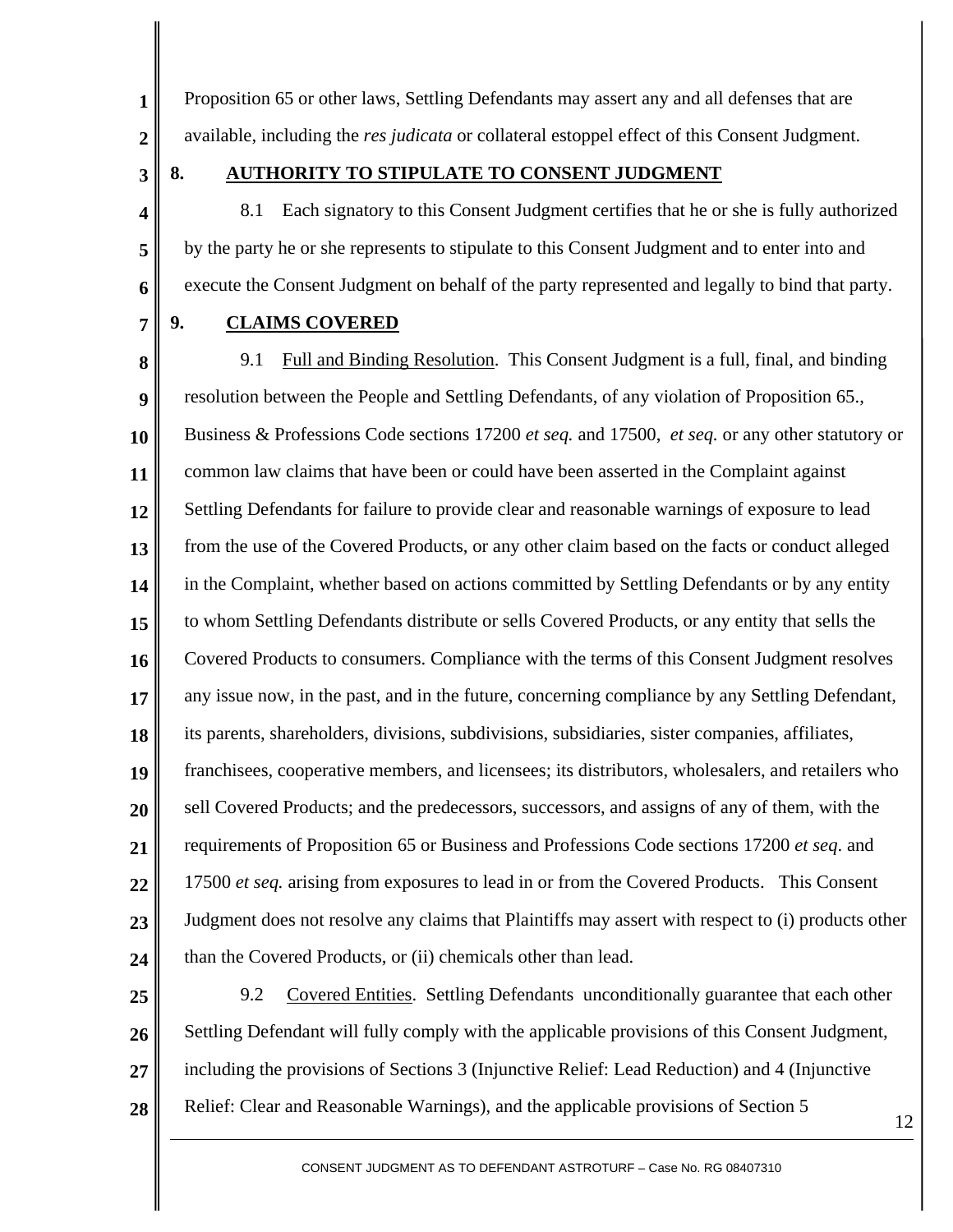**1 2 3 4**  (Additional Actions by Settling Defendants). If any such company fails to so comply with the applicable provisions of this Consent Judgment, then in addition to Plaintiffs' other remedies, Plaintiffs reserve the right to bring action, seeking penalties, injunctive and other relief, directly against such company to redress that company's non-compliance.

**5 6 7**  9.3 Further Reservations: Without limiting the rights reserved to Plaintiffs in the preceding paragraphs, Plaintiffs also reserve the right to bring actions, seeking penalties, injunctive and other relief, against the following persons:

(a) Downstream Sellers. Distributors, wholesalers, and/or retailers who, after the Effective Date of this Judgment: (i) sell Covered Products that contain lead levels in excess of the applicable levels set forth in Secton 2.1 of this Judgment (Injunctive Relief: Lead Reduction), or (ii) otherwise fail to comply with, or impede the efforts of others to comply with, the applicable terms of this Consent Judgment; and

(b) Undisclosed Affiliates. Any affiliate or subsidiary of Settling Defendants that is not bound by the terms of this Consent Judgment.

**15 16 17 18 19 20**  (c) Not Applicable to Cushioning and Infill Products. This Consent Judgment does not apply to any Cushioning Products or Infill Products. Plaintiffs expressly reserve the right to bring claims against Settling Defendants or any distributors, wholesalers, or retailers of Cushioning Products or Infill Products, for any violation of Proposition 65, the Unfair Competition Law or any other applicable law or regulation, arising from the sale, use of, or exposure to any Cushioning Products or Infill Products.

**21 10. ONGOING INVESTIGATION**

**8** 

**9** 

**10** 

**11** 

**12** 

**13** 

**14** 

**22 23 24 25 26 27 28**  10.1 Plaintiffs are conducting an ongoing investigation of lead and other chemicals in artificial turf and related products sold by companies other than Settling Defendants. In connection with this investigation, Settling Defendants will, upon reasonable notice, provide plaintiff with information, product samples, and other information and materials within their possession, custody or control, or that are readily available to them, relevant to such investigation, except to the extent that such information is privileged or otherwise protected from disclosure.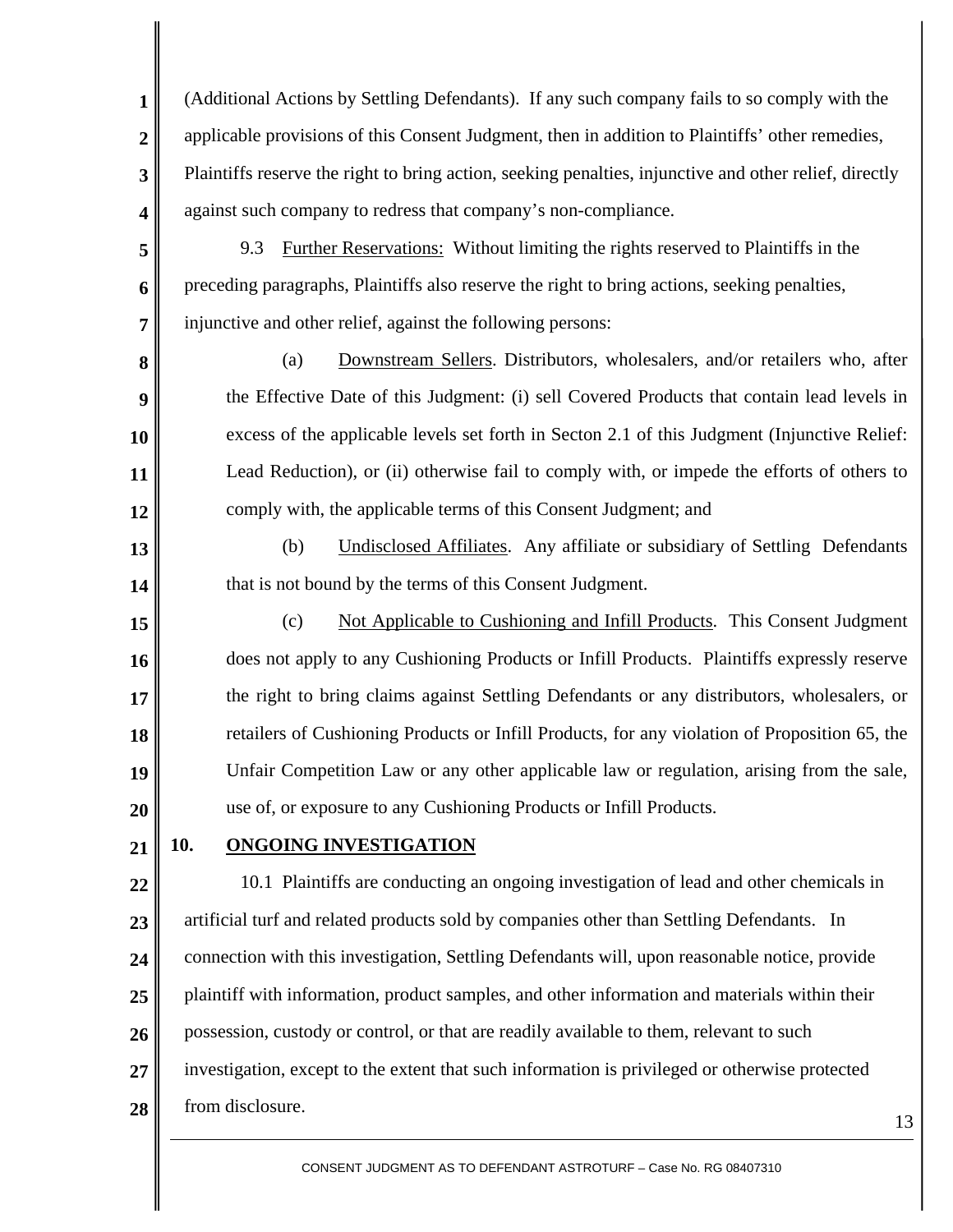#### **1 11. PROVISION OF NOTICE**

I

| $\overline{2}$ | 11.1 When any party is entitled to receive any notice under this Consent Judgment, the                    |  |  |  |
|----------------|-----------------------------------------------------------------------------------------------------------|--|--|--|
| 3              | notice shall be sent to the person and address set forth in this Paragraph. Any party may modify          |  |  |  |
| 4              | the person and address to whom the notice is to be sent by sending each other party notice by             |  |  |  |
| 5              | certified mail, return receipt requested. Said change shall take effect for any notice mailed at          |  |  |  |
| 6              | least five days after the date the return receipt is signed by the party receiving the change.            |  |  |  |
| 7              | 11.2 Notices shall be sent by e-mail and by First Class Mail or overnight delivery to the                 |  |  |  |
| 8              | following when required:                                                                                  |  |  |  |
| 9              | For the Attorney General:                                                                                 |  |  |  |
| 10             | Dennis A. Ragen, Deputy Attorney General<br>California Department of Justice                              |  |  |  |
| 11             | 110 West A. Street, Suite 1100<br>San Diego, CA 92101                                                     |  |  |  |
| 12             | Dennis.Ragen@doj.ca.gov                                                                                   |  |  |  |
| 13             | and simultaneously to:                                                                                    |  |  |  |
| 14             | Robert Thomas, Legal Analyst,<br>Department of Justice,                                                   |  |  |  |
| 15             | 1515 Clay Street, 20th Floor,<br>Oakland, CA 94612                                                        |  |  |  |
| 16             | Robert.Thomas@doj.ca.gov                                                                                  |  |  |  |
| 17             | For the Los Angeles City Attorney                                                                         |  |  |  |
| 18             | Patty Bilgin, Supervising Attorney, Environmental Justice Unit<br>Office of the Los Angeles City Attorney |  |  |  |
| 19             | 200 North Main Street, 500 City Hall East                                                                 |  |  |  |
| 20             | Los Angeles, California 90012-4131<br>Patty.Bilgin@lacity.org                                             |  |  |  |
| 21             | For the Solano County District Attorney                                                                   |  |  |  |
| 22             | Criselda B. Gonzalez                                                                                      |  |  |  |
| 23             | <b>Senior Deputy District Attorney</b><br>Office of the Solano County District Attorney                   |  |  |  |
| 24             | 675 Texas Street, 4th Floor, Suite 4500<br>Fairfield CA 94533-6396                                        |  |  |  |
| 25             | CGonzalez@SolanoCounty.com                                                                                |  |  |  |
| 26             |                                                                                                           |  |  |  |
| 27             |                                                                                                           |  |  |  |
| 28             | 14                                                                                                        |  |  |  |
|                | CONSENT JUDGMENT AS TO DEFENDANT ASTROTURF - Case No. RG 08407310                                         |  |  |  |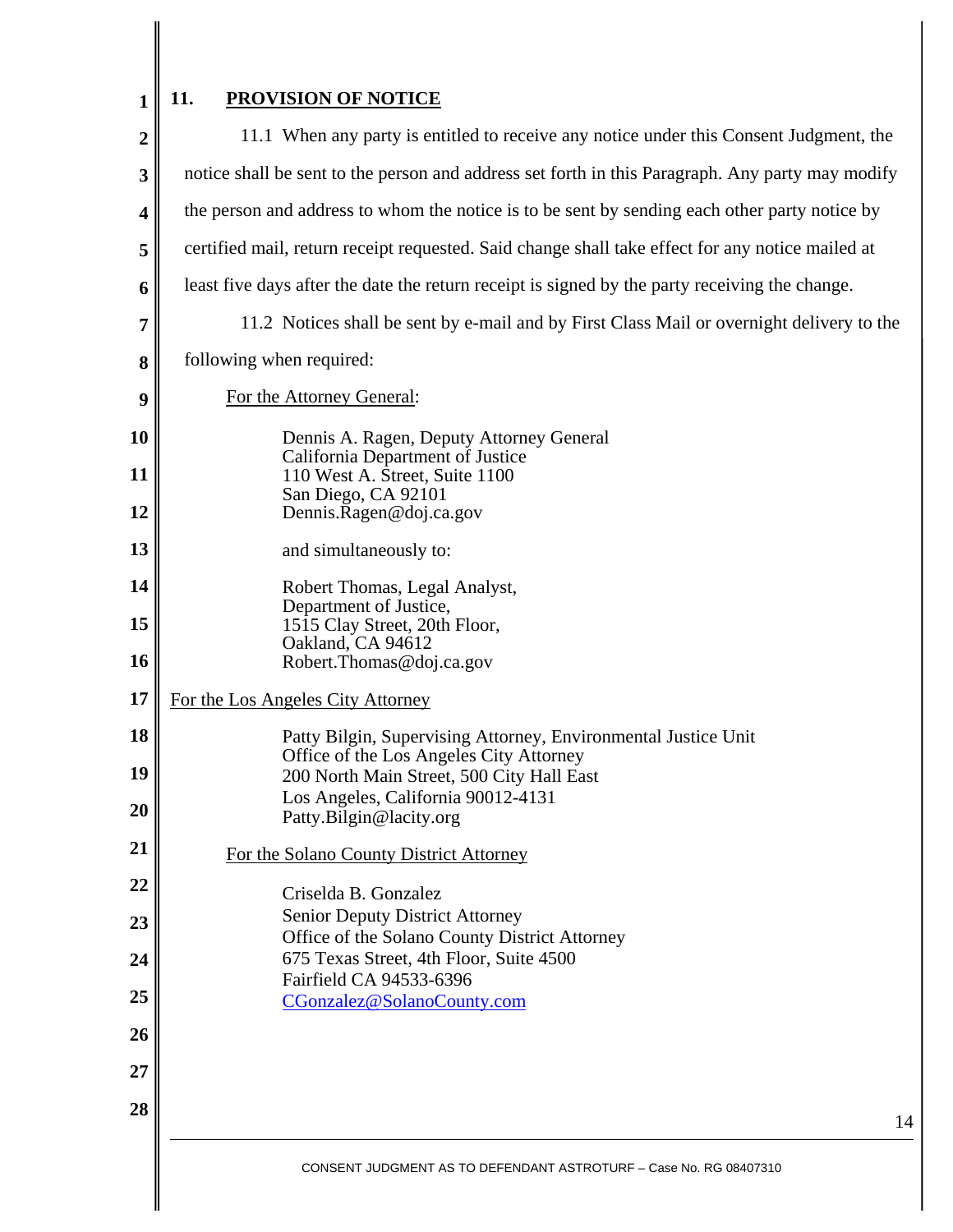|                       | For the Center for Environmental Health                                                             |  |  |
|-----------------------|-----------------------------------------------------------------------------------------------------|--|--|
| 1<br>$\boldsymbol{2}$ | Mark N. Todzo<br>Lexington Law Group, LLP                                                           |  |  |
| 3                     | 1627 Irving Street<br>San Francisco, CA 94122                                                       |  |  |
| 4                     | mtodzo@lexlawgroup.com                                                                              |  |  |
| 5                     | 11.3<br>Notices for the Settling Defendants shall be sent to:                                       |  |  |
| 6                     | <b>Joann Brown Williams</b><br><b>General Counsel</b>                                               |  |  |
| 7                     | 2680 Lakeland Road                                                                                  |  |  |
|                       | Dalton, Georgia 30721<br>$(706)$ 876-5556                                                           |  |  |
| 8                     | jwilliams@textilemanagement.com                                                                     |  |  |
| 9                     | 11.4 Written Certification. Within 15 days of any completing any action required by                 |  |  |
| <b>10</b>             | this Consent Judgment, and also on Plaintiffs' written request, Settling Defendants will provide    |  |  |
| 11                    | Plaintiffs with written certification that the required action has been completed.                  |  |  |
| 12                    | <b>COURT APPROVAL</b><br>12.                                                                        |  |  |
| 13                    | 12.1 This Consent Judgment shall be submitted to the Court for entry by noticed motion              |  |  |
| 14                    | or as otherwise may be required or permitted by the Court. If this Consent Judgment is not          |  |  |
| 15                    | approved by the Court, it shall be of no force or effect and may not be used by the Plaintiffs or   |  |  |
| 16                    | Settling Defendants for any purpose.                                                                |  |  |
| 17                    | <b>ENTIRE AGREEMENT</b><br>13.                                                                      |  |  |
| 18                    | 13.1 This Consent Judgment contains the sole and entire agreement and understanding                 |  |  |
| 19                    | of the Parties with respect to the entire subject matter hereof, and any and all prior discussions, |  |  |
| 20                    | negotiations, commitments and understandings related hereto. No representations, oral or            |  |  |
| 21                    | otherwise, express or implied, other than those contained herein have been made by any Party        |  |  |
| 22                    | hereto. No other agreements not specifically referred to herein, oral or otherwise, shall be        |  |  |
| 23                    | deemed to exist or to bind any of the Parties.                                                      |  |  |
| 24                    | <b>RETENTION OF JURISDICTION</b><br>14.                                                             |  |  |
| 25                    | 14.1 This Court shall retain jurisdiction of this matter to implement and enforce the               |  |  |
| 26                    | Consent Judgment, and to resolve any disputes that may arise as to the implementation of this       |  |  |
| 27                    | Judgment.                                                                                           |  |  |
| 28                    | 15                                                                                                  |  |  |
|                       |                                                                                                     |  |  |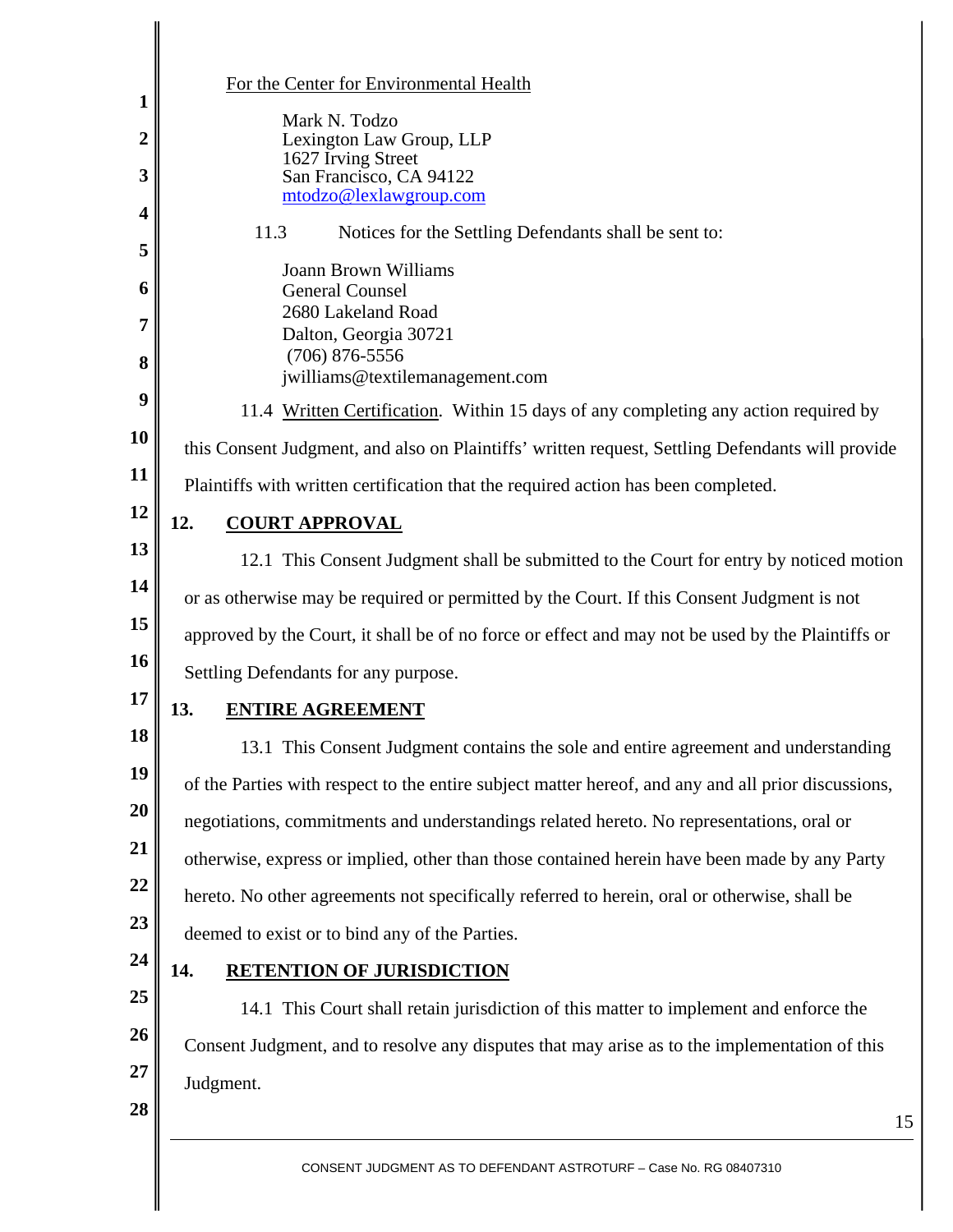| 1       | EXECUTION IN COUNTERPARTS<br>15. |                                                                                       |
|---------|----------------------------------|---------------------------------------------------------------------------------------|
| 2       |                                  | 15.1 The stipulations to this Consent Judgment may be executed in counterparts and by |
| 3       |                                  | means of facsimile, which taken together shall be deemed to constitute one document.  |
| . 4     | IT IS SO ORDERED and ADJUDGED:   |                                                                                       |
| 5       | DATED:                           |                                                                                       |
| 6       |                                  | JUDGE OF THE SUPERIOR COURT                                                           |
| 7       | IT IS SO STIPULATED:             |                                                                                       |
| 8       | DATED: August $/2$ , 2009        | EDMUND G. BROWN, JR.                                                                  |
| 9       |                                  | <b>Attorney General</b><br>J. MATTHEW RODRIQUEZ                                       |
| 10      |                                  | Chief Assistant Attorney General<br><b>KEN ALEX</b>                                   |
| Ħ       |                                  | Senior Assistant Attorney General<br>EDWARD G. WEIL                                   |
| 12      |                                  | Supervising Deputy Attorney General                                                   |
| 13      |                                  | mms 4<br>By:                                                                          |
| 14      |                                  | DÉNNIS A. RAGEN<br>Deputy Attorney General                                            |
| 15      |                                  | For Plaintiffs People of the State of California                                      |
| 16      | 2009<br>DATED: August            | <b>CARMEN A. TRUTANICH</b><br>Los Angeles City Attorney                               |
| 17      |                                  | EARL E. THOMAS,<br>Chief of Criminal and Special Litigation                           |
| 18      |                                  | <b>ELISE A. RUDEN</b>                                                                 |
| 19      |                                  | Deputy City Attorney<br>VÁUĞHN MINASSIAN                                              |
| $20 \,$ |                                  | Deputy City Attorney                                                                  |
| 21      |                                  | By:                                                                                   |
| 22      |                                  | PATRICIA/BILGI <b>M</b>                                                               |
| 23      |                                  | Assistant-City Attorney,<br><b>Environmental Justice Unit</b>                         |
| $24\,$  |                                  |                                                                                       |
| 25      | DATED: August<br>2009            | DAVID W. PAULSON,<br>District Attorney of Solano County                               |
|         |                                  |                                                                                       |
| 26      |                                  | By:                                                                                   |
| 27      |                                  | CRISELDA B. GONZALEZ<br>Deputy District Attorney                                      |
| 28      |                                  | 16                                                                                    |
|         |                                  | CONSENT JUDGMENT AS TO DEFENDANT ASTROTURF - Case No. RG 08407310                     |
|         |                                  |                                                                                       |

 $\mathcal{O}(\mathcal{C})$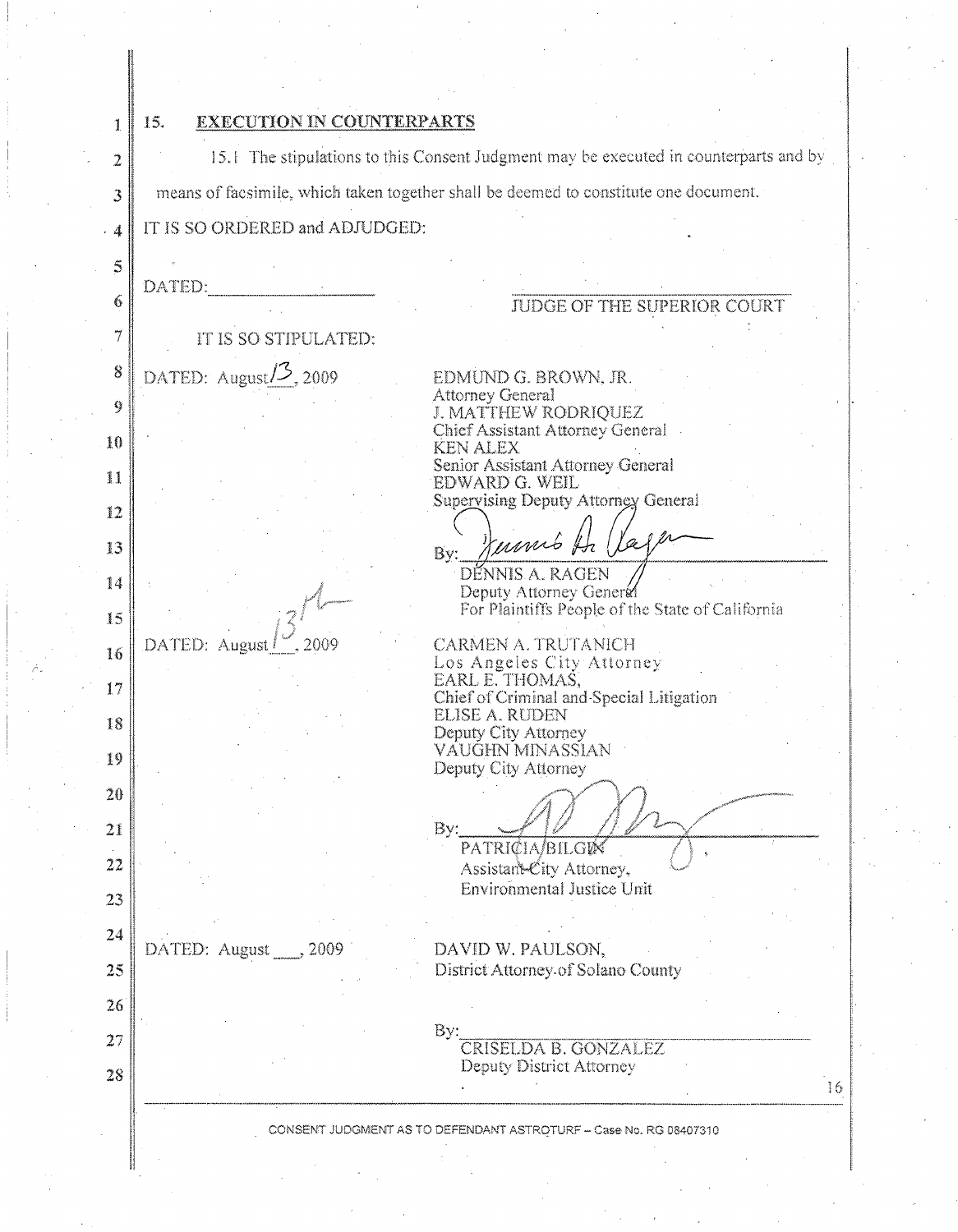| 1                 | 15.<br><b>EXECUTION IN COUNTERPARTS</b>                                                                                                                                       |                                                                             |  |
|-------------------|-------------------------------------------------------------------------------------------------------------------------------------------------------------------------------|-----------------------------------------------------------------------------|--|
| $\mathbf{2}$<br>3 | 15.1 The stipulations to this Consent Judgment may be executed in counterparts and by<br>means of facsimile, which taken together shall be deemed to constitute one document. |                                                                             |  |
| 4                 | IT IS SO ORDERED and ADJUDGED:                                                                                                                                                |                                                                             |  |
| 5                 |                                                                                                                                                                               |                                                                             |  |
| 6                 | $\begin{tabular}{c} \bf{DATA} \end{tabular}$                                                                                                                                  |                                                                             |  |
| 7                 | IT IS SO STIPULATED:                                                                                                                                                          | JUDGE OF THE SUPERIOR COURT                                                 |  |
|                   |                                                                                                                                                                               |                                                                             |  |
| 8                 | DATED: August , 2009                                                                                                                                                          | EDMUND G. BROWN, JR.<br><b>Attorney General</b>                             |  |
| 9                 |                                                                                                                                                                               | <b>J. MATTHEW RODRIQUEZ</b><br>Chief Assistant Attorney General             |  |
| 10                |                                                                                                                                                                               | <b>KEN ALEX</b><br>Senior Assistant Attorney General                        |  |
| 11                |                                                                                                                                                                               | EDWARD G. WEIL<br>Supervising Deputy Attorney General                       |  |
| 12                |                                                                                                                                                                               |                                                                             |  |
| 13                |                                                                                                                                                                               | By: DENNIS A. RAGEN                                                         |  |
| 14<br>15          |                                                                                                                                                                               | Deputy Attorney General<br>For Plaintiffs People of the State of California |  |
| 16                | DATED: August ___, 2009                                                                                                                                                       | CARMEN A. TRUTANICH                                                         |  |
| 17                |                                                                                                                                                                               | Los Angeles City Attorney<br>EARL E. THOMAS,                                |  |
| 18                |                                                                                                                                                                               | Chief of Criminal and Special Litigation<br>ELISE A. RUDEN                  |  |
| 19                |                                                                                                                                                                               | Deputy City Attorney<br>VÁUGHN MINASSIAN                                    |  |
| 20                |                                                                                                                                                                               | Deputy City Attorney                                                        |  |
| 21                |                                                                                                                                                                               | $\mathbf{By:}$                                                              |  |
| 22                |                                                                                                                                                                               | <b>PATTY BILGIN</b><br>Assistant City Attorney,                             |  |
| 23                |                                                                                                                                                                               | <b>Environmental Justice Unit</b>                                           |  |
| 24                |                                                                                                                                                                               |                                                                             |  |
| 25                | DATED: August $\frac{73}{3}$ , 2009                                                                                                                                           | DAVID W. PAULSON,<br>District Attorney of Solano County                     |  |
| 26                |                                                                                                                                                                               |                                                                             |  |
| 27                |                                                                                                                                                                               | By: Cilel B. Honzel                                                         |  |
|                   |                                                                                                                                                                               | <b>CRISELDA B. GONZALEZ</b><br>Deputy District Attorney                     |  |
| 28                |                                                                                                                                                                               | 16                                                                          |  |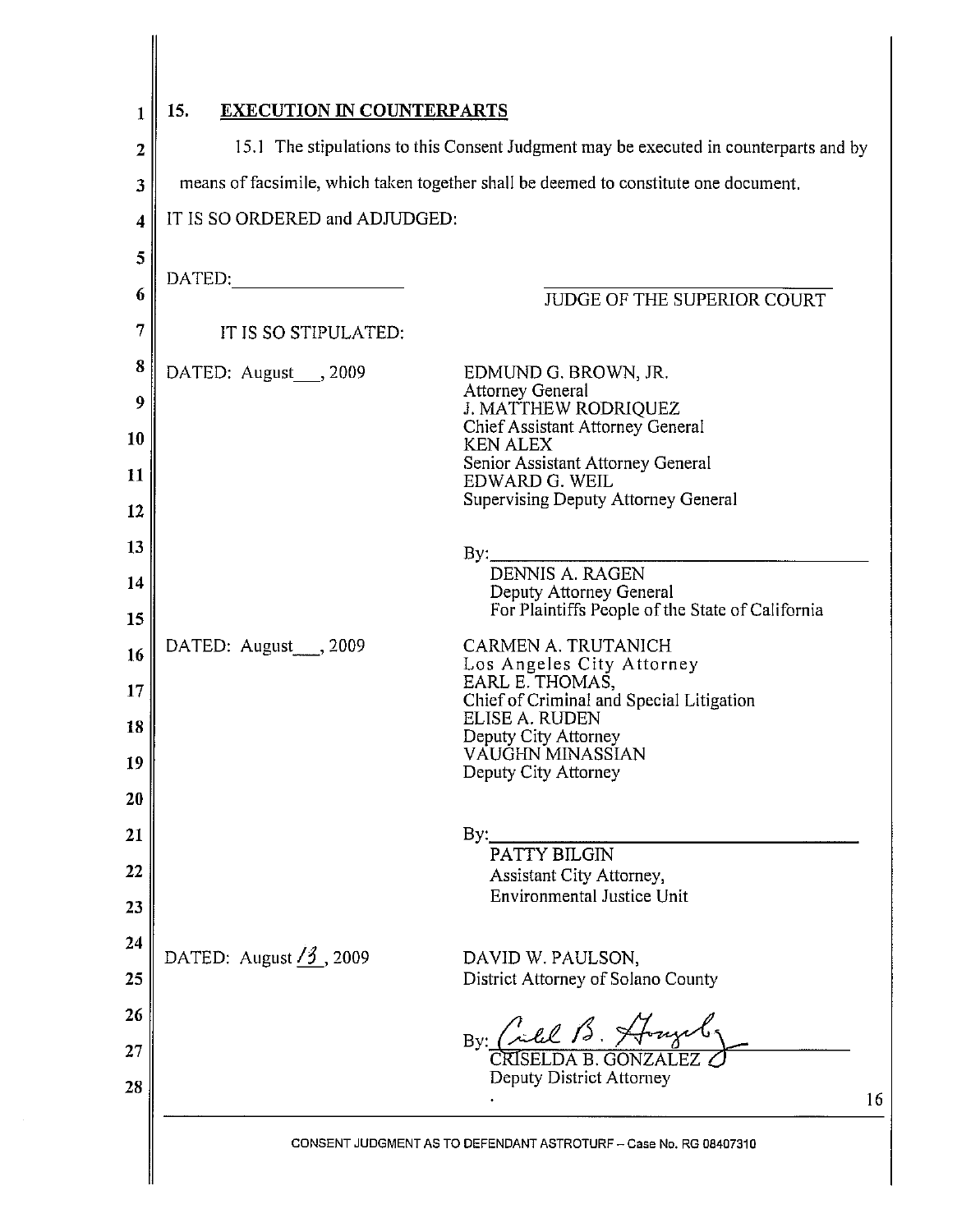DATED: August  $13$ , 2009 ASTROTURF, LLC  $\mathbf{1}$  $\overline{2}$ By: 3 Its: President 4 DATED: August  $13,2009$ CRYSTAL PRODUCTS CO., INC.<br>d/b/a SYNLAWN 5 Bv 6 7 Its: Pres 8 DATED: August  $13,2009$ UGTH EQUIPMENT, LLC  $\boldsymbol{9}$ By: cт 10 Its:  $M_{em}$ ben 11 DATED: August 13, 2009 SYNTHETIC TURF RESOURCES, LLC 12  $By:$ 13 Its: Yrus 14 DATED: August  $\frac{13}{2}$ , 2009 GENERAL SPORTS VENUE, LLC 15 By:  $\overline{\phantom{a}}$ 16 Its: Secretary Treasurer 17 18 19 20 21 22 23 24 25 26  $27$ 28 CONSENT JUDGMENT AS TO DEFENDANT ASTROTURF - Case No. RG 08407310

17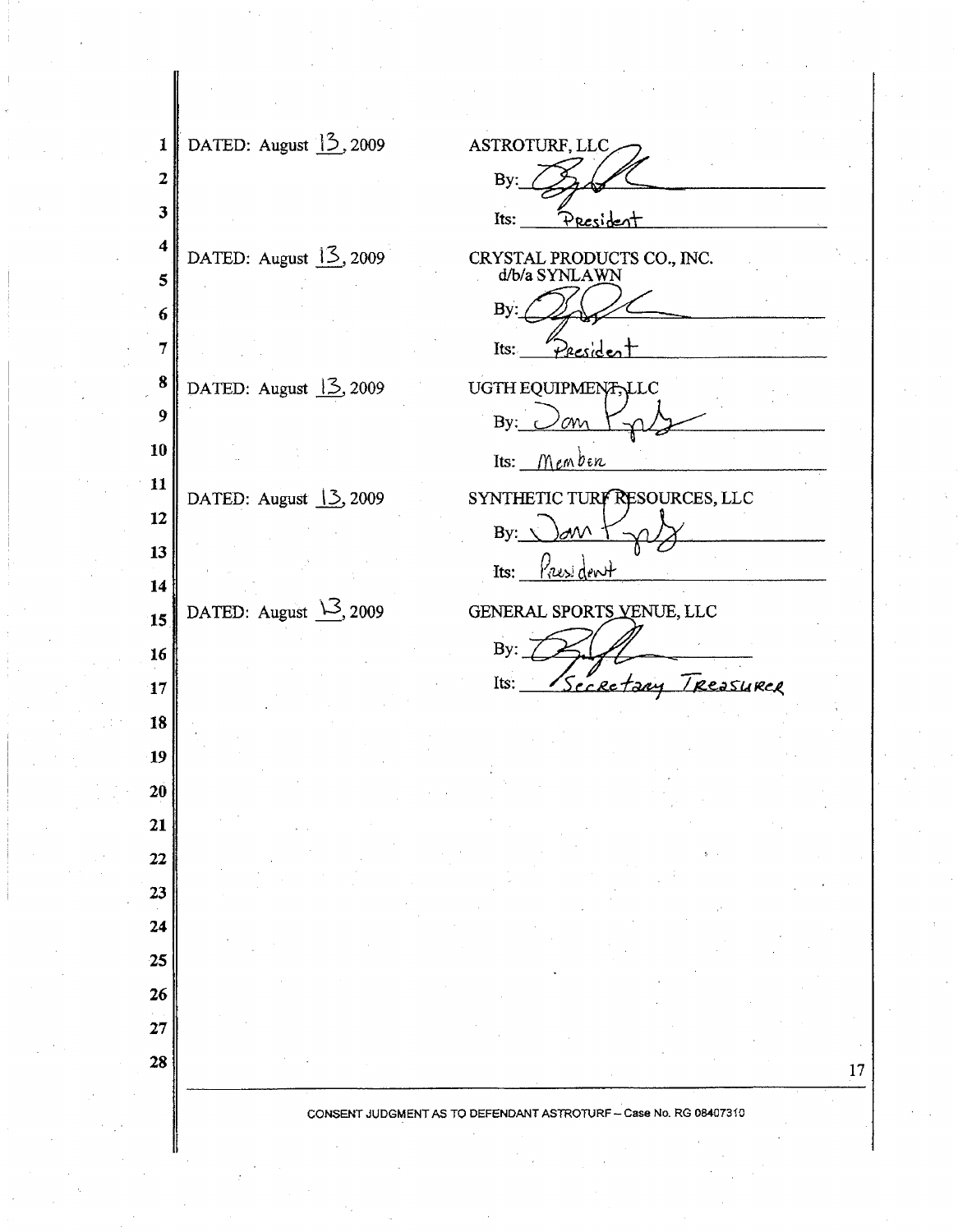| $\mathbf{1}$            | Exhibit A                                                         |
|-------------------------|-------------------------------------------------------------------|
| $\overline{2}$          | <b>Covered Products</b>                                           |
| $\mathbf{3}$            |                                                                   |
| $\overline{\mathbf{4}}$ | A 1 - AstroTurf Styles sold into California                       |
| 5                       | A 2 - Crystal Styles sold into California                         |
| 6                       | A 3 - SYNLawn Styles sold into California                         |
| $\overline{7}$          |                                                                   |
| 8                       |                                                                   |
| 9                       |                                                                   |
| 10                      |                                                                   |
| 11                      |                                                                   |
| 12                      |                                                                   |
| 13                      |                                                                   |
| 14                      |                                                                   |
| 15                      |                                                                   |
| 16                      |                                                                   |
| 17                      |                                                                   |
| 18                      |                                                                   |
| 19                      |                                                                   |
| 20                      |                                                                   |
| 21                      |                                                                   |
| 22                      |                                                                   |
| 23                      |                                                                   |
| 24                      |                                                                   |
| 25                      |                                                                   |
| 26                      |                                                                   |
| $\bf 27$                |                                                                   |
| 28                      |                                                                   |
|                         | CONSENT JUDGMENT AS TO DEFENDANT ASTROTURF - Case No. RG 08407310 |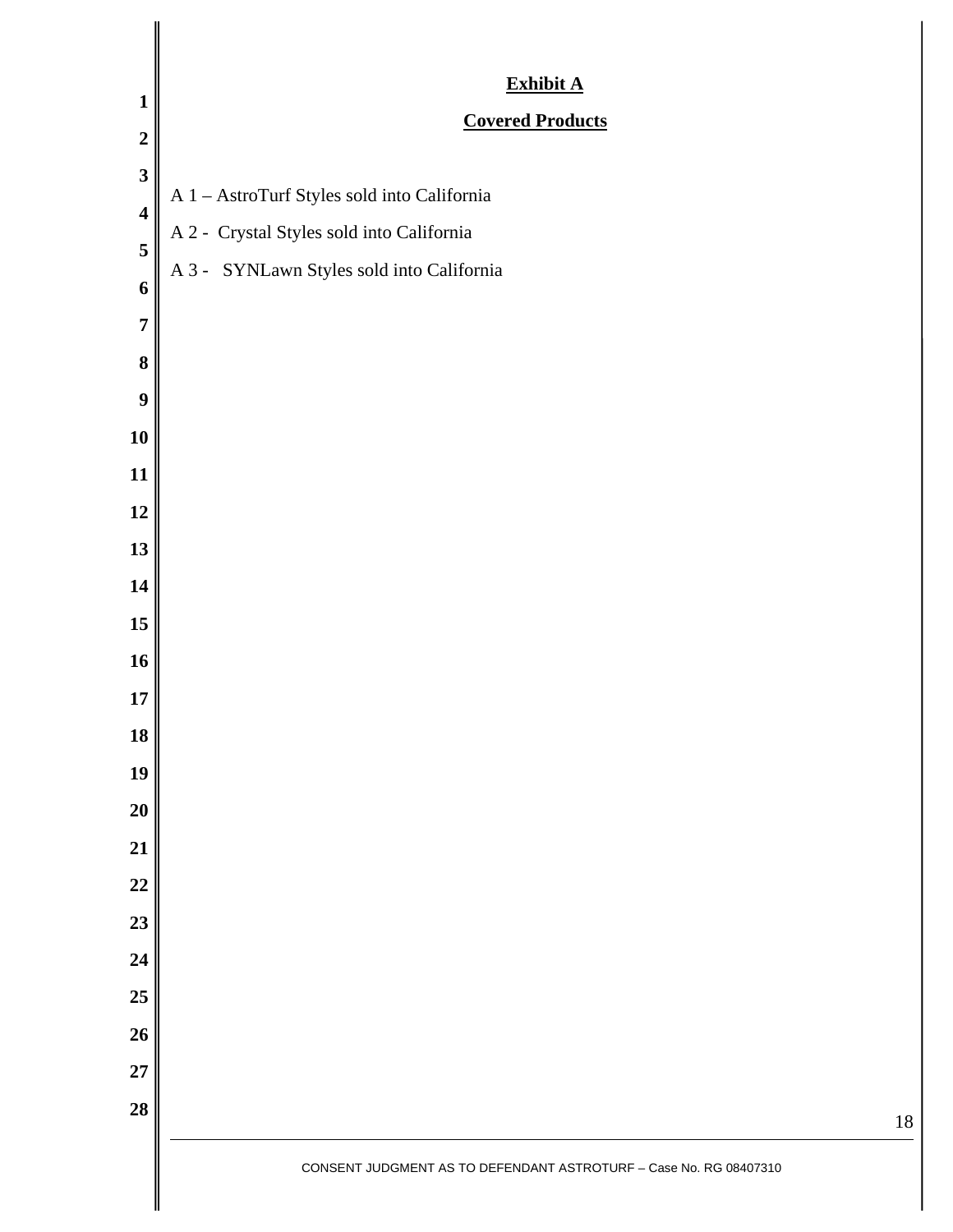## **AstroTurf Styles Sold Into California**

|                  | 5/2004 - 7/2009  |
|------------------|------------------|
| 4212             | P0001            |
| A0001            | P3038            |
| A5513            | <b>PB03</b>      |
| AT38             | PF01             |
| BCB10            | <b>PG32</b>      |
| <b>BL10</b>      | RP02             |
| CC <sub>2</sub>  | <b>RP04</b>      |
| DB40             | <b>RP07</b>      |
| E120T            | RTT01            |
| E200             | SD01             |
| E360             | SPG1             |
| E500             | SPG <sub>2</sub> |
| E610H            | <b>SR01</b>      |
| E620H            | <b>SR21</b>      |
| E640H            | ST65             |
| E740             | <b>TELN</b>      |
| E750             | <b>TMINV</b>     |
| <b>E840H</b>     | <b>TPN</b>       |
| <b>E840T</b>     | WG1              |
| E955H            | WG2              |
| ET100            |                  |
| FSF3             |                  |
| G130             |                  |
| G220             |                  |
| G2625            |                  |
| G3225            |                  |
| G4019            |                  |
| GC42             |                  |
| GDXPE            |                  |
| GM48             |                  |
| GXD32            |                  |
| LAN43            |                  |
| LL1              |                  |
| <b>LS01</b>      |                  |
| <b>LS05</b>      |                  |
| LS <sub>06</sub> |                  |
| LS21             |                  |
| LSX3             |                  |
| LX60             |                  |
| MG1              |                  |
| MG <sub>2</sub>  |                  |
| MG3              |                  |
| NGC42            |                  |
| NGC52            | <b>Exhibit</b>   |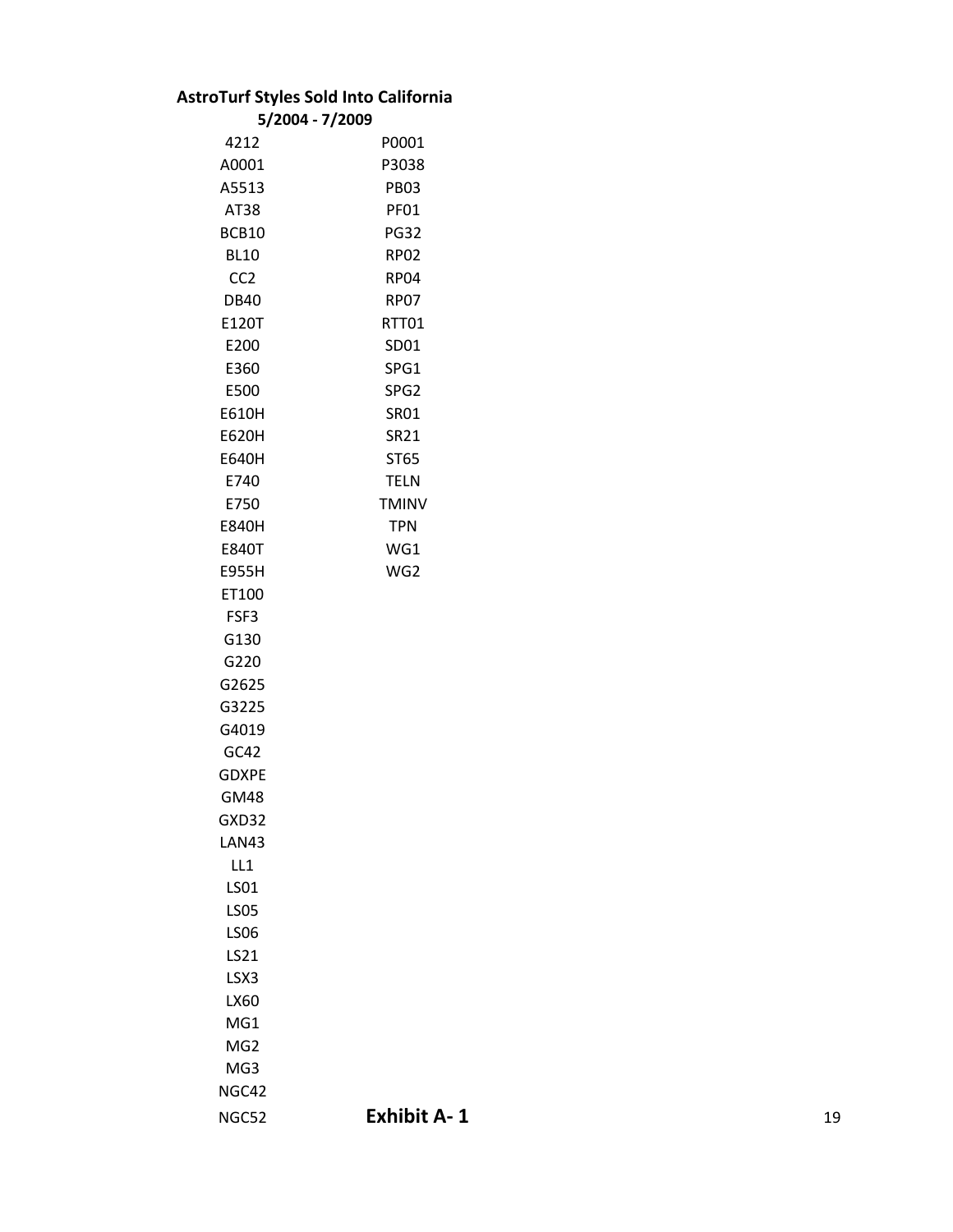| <b>Crystal Styles Sold Into California</b> |                    |    |
|--------------------------------------------|--------------------|----|
| 2000 - 2009                                |                    |    |
| Bermuda I                                  | E820               |    |
| Bermuda II                                 | E830               |    |
| C1000                                      | E840               |    |
| C2000                                      | E955H              |    |
| C3000                                      | FSF3               |    |
| C4000                                      | G110               |    |
| C5000                                      | G120               |    |
| Concepts                                   | G130               |    |
| Designer Choice                            | G410               |    |
| Duro Turf                                  | G430               |    |
| <b>Heather Point</b>                       | G450               |    |
| Legend                                     | <b>GM48</b>        |    |
| Leisure Turf                               | LS01               |    |
| <b>Marine Carpet</b>                       | <b>LS02</b>        |    |
| Master Turf                                | LS03               |    |
| <b>Natural Weave</b>                       | LS21               |    |
| <b>Palace Gates</b>                        | LS31               |    |
| Precepts                                   | LSX1               |    |
| ST18                                       | LSX <sub>2</sub>   |    |
| ST24                                       | LSX3               |    |
| <b>ST48</b>                                | <b>PE40</b>        |    |
| Turflawn                                   | <b>PE50</b>        |    |
| <b>ST35</b>                                | <b>PF01</b>        |    |
|                                            | PS100              |    |
| AT26                                       | PS400              |    |
| AT38                                       | <b>PS700</b>       |    |
| E100                                       | <b>RP01</b>        |    |
| E200                                       | <b>RP02</b>        |    |
| E300                                       | <b>RP03</b>        |    |
| E355                                       | RP <sub>04</sub>   |    |
| E360                                       | <b>RP06</b>        |    |
| E400                                       | <b>RP07</b>        |    |
| E500                                       | <b>SPFT</b>        |    |
| E550                                       | <b>SW38</b>        |    |
| E610                                       | <b>TL100</b>       |    |
| E620                                       | <b>TL120</b>       |    |
| E630                                       | <b>TL80</b>        |    |
| E640                                       | <b>TP28</b>        |    |
| E710                                       | <b>TP38</b>        |    |
| E730                                       | <b>TP40</b>        |    |
| E740                                       | <b>TP41</b>        |    |
| E750                                       | <b>TP42</b>        |    |
| E800                                       | <b>TP50</b>        |    |
| E810                                       | <b>Exhibit A-2</b> | 20 |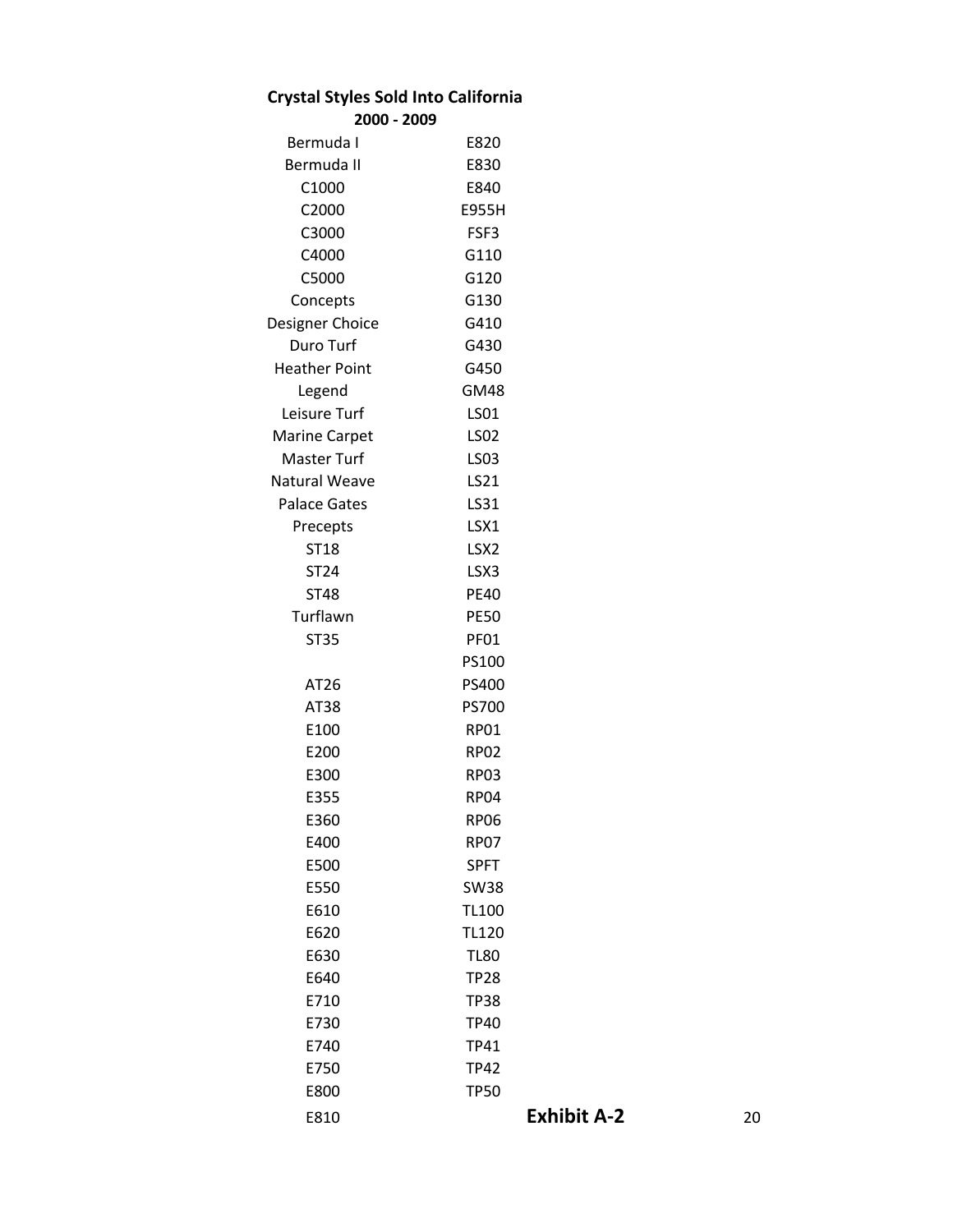#### **SYNLawn Styles Sold Into California**

**11/2006 ‐ 7/2009**

BG28 basix by synlawn 28 SG320 SYNGreen 320 BG30 basix by synlawn 30 SG322 SYNGreen 322 BL10 basix by synlawn 10 SG324 SYNGreen 324 BL100 basix by synlawn 100 SM110 SYNMarathon 110 BL20 basix by synlawn 20 SM112 SYNMarathon 112 BL30 basix by synlawn 30 SM114 SYNMarathon 114 BL40 basix by synlawn 40 SM120 SYNMarathon 120 BL60 basix by synlawn 60 SM130 SYNMarathon 130 BL70 basix by synlawn 70 SM210 SYNMarathon 210 BL80 basix by synlawn 80 SM220 SYNMarathon 220 SA100 SYNAugustine 100 SM222 SYNMarathon 222 SA130 SYNAugustine 130 SM230 SYNMarthon 230 SA140 SYNAugustine 140 SM240 SYNMarathon 240 SA230 SYNAugustine 230 SM310 SYNMarathon 310 SA240 SYNAugustine 240 SM312 SYNMarathon 312 SA330 SYNAugustine 330 SM320 SYNMarathon 320 SA340 SYNAugustine 340 SM330 SYNMarathon 330 SB200 SYNBlue 200 SP300 SYNPlay 300 SC100 SYNFringe 100 SP320 SYNPlay 320 SC200 SYNFringe 200 SR100 SYNRye 100 SC210 SYNFringe 210 SR200 SYNRye 200 SD200 SYNBermuda 200 SS300 SYNSod 300 SD210 SYNBermuda 210 ST100 SYNTipede 100 SD300 SYNBermuda 300 ST110 SYNTipede 110 SD310 SYNBermuda 310 ST120 SYNTipede 120 SF100 SYNFescue 100 ST200 SYNTipede 200 SF110 SYNFescue 110 ST220 SYNTIpede 220 SF120 SYNFescue 120 ST320 SYNTipede 320 SF214 SYNFesuce 214 SF220 SYNFescue 220 SF222 SYNFescue 222 SF310 SYNFescue 310 SF320 SYNFescue 320 SF340 SYNFescue 340 SF355 SYNFescue 355 SG100 SYNGreen 100 SG110 SYNGreen 110 SG134 SYNGreen 134 SG138 SYNGreen 138 SG150 SYNGreen 150 SG200 SYNGreen 200 SG300 SYNGreen 300 **Exhibit A‐3** 21

SB100 SYNBlue 100 SM355 SYNMarathon 355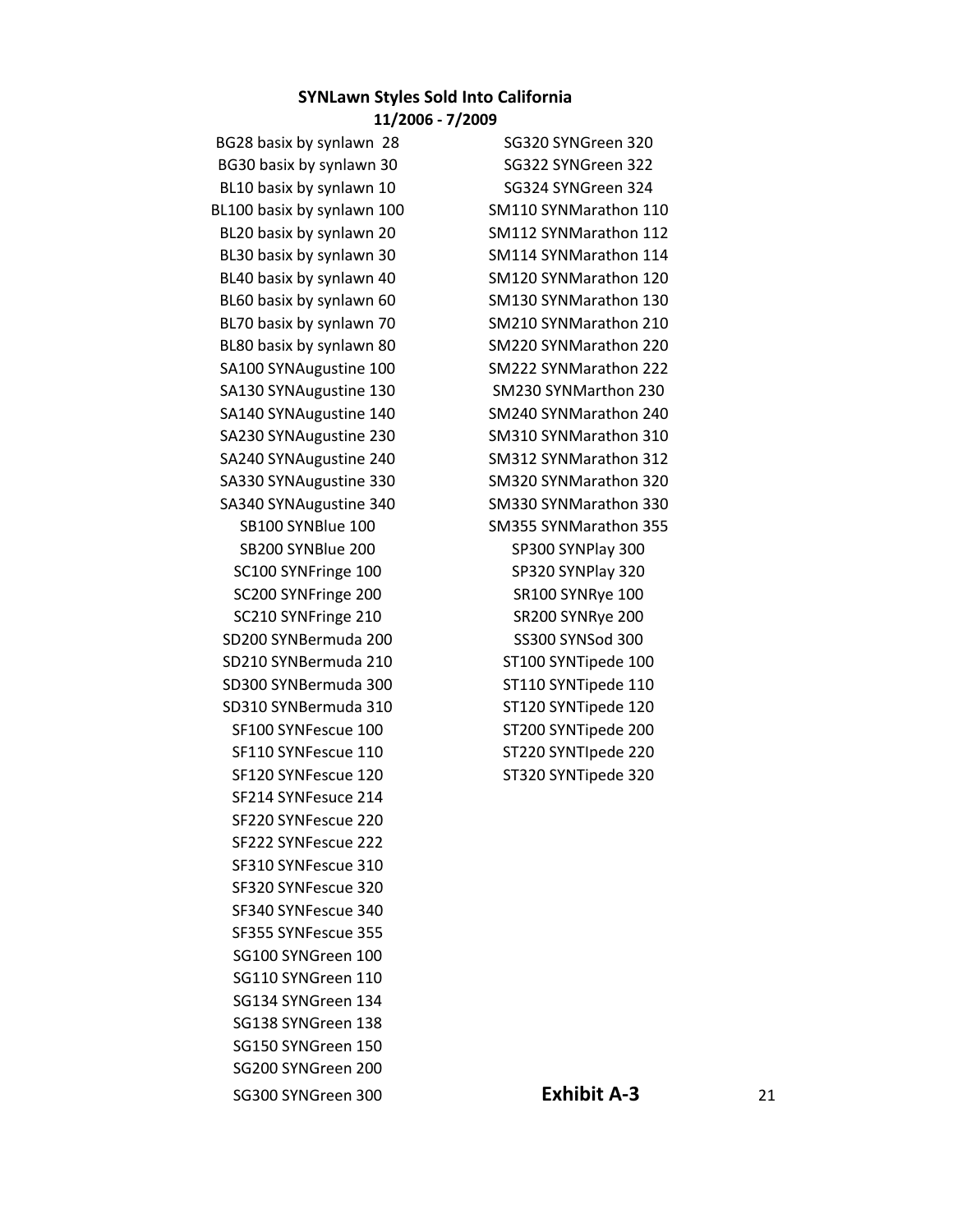| 1                       |                                                                                                                                                           |  |
|-------------------------|-----------------------------------------------------------------------------------------------------------------------------------------------------------|--|
| $\overline{2}$          | <b>Exhibit B</b>                                                                                                                                          |  |
| 3                       | <b>Testing Protocol for Use in Determining Lead Levels</b>                                                                                                |  |
| $\overline{\mathbf{4}}$ |                                                                                                                                                           |  |
| 5                       | 1. Testing Protocol for Use in Determining Available Lead in Wipe Samples.                                                                                |  |
| 6                       | Each wipe will be prepared for analysis by acid digestion in accordance                                                                                   |  |
| $\overline{7}$          | with EPA Method 3050B. The digestate will be analyzed using ICP<br>spectrometry in accordance with EPA Method 6010c or alternatively EPA                  |  |
| 8                       | Method 6020A.                                                                                                                                             |  |
| 9                       |                                                                                                                                                           |  |
| 10                      | 2. Testing of Turf:                                                                                                                                       |  |
| 11                      | If turf is tested pursuant to Section 3.1 of this judgment, sample<br>preparation and analysis will be in accordance with EPA Method 3050B. The digestate |  |
| 12                      | will be analyzed using ICP spectrometry in accordance with EPA Method 6010c or<br>alternatively EPA Method 6020A.                                         |  |
| 13                      |                                                                                                                                                           |  |
| 14                      |                                                                                                                                                           |  |
| 15                      |                                                                                                                                                           |  |
| 16<br>17                |                                                                                                                                                           |  |
| 18                      |                                                                                                                                                           |  |
| 19                      |                                                                                                                                                           |  |
| 20                      |                                                                                                                                                           |  |
| 21                      |                                                                                                                                                           |  |
| 22                      |                                                                                                                                                           |  |
| 23                      |                                                                                                                                                           |  |
| 24                      |                                                                                                                                                           |  |
| 25                      |                                                                                                                                                           |  |
| 26                      |                                                                                                                                                           |  |
| 27                      |                                                                                                                                                           |  |
| 28                      | 22                                                                                                                                                        |  |
|                         | CONSENT JUDGMENT AS TO DEFENDANT ASTROTURF - Case No. RG 08407310                                                                                         |  |
|                         |                                                                                                                                                           |  |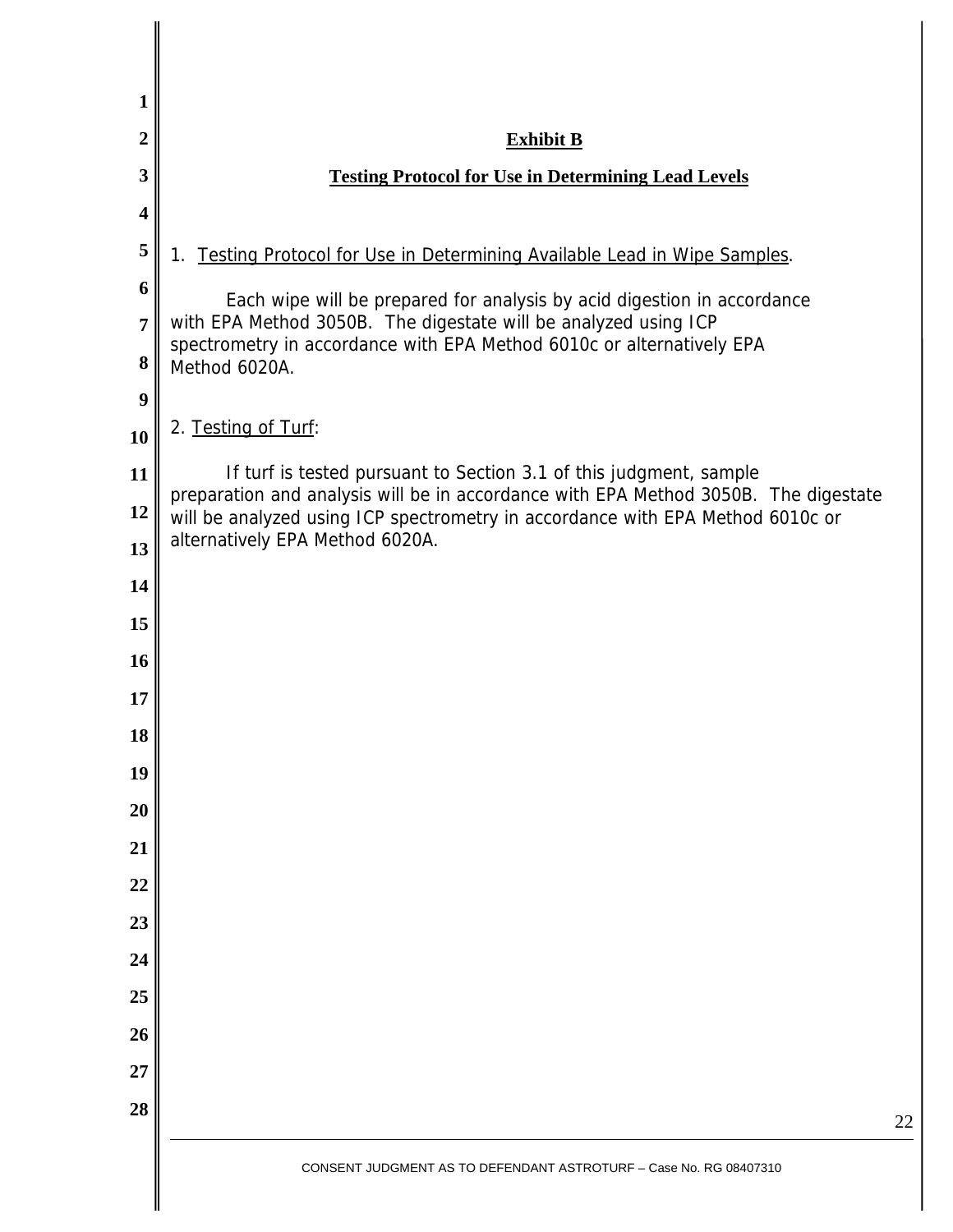| 1        | <b>Exhibit C</b>                                                                                                                                                                                                                                                                                                  |  |  |  |
|----------|-------------------------------------------------------------------------------------------------------------------------------------------------------------------------------------------------------------------------------------------------------------------------------------------------------------------|--|--|--|
| 2        |                                                                                                                                                                                                                                                                                                                   |  |  |  |
| 3        |                                                                                                                                                                                                                                                                                                                   |  |  |  |
| 4        | Dear Customer:                                                                                                                                                                                                                                                                                                    |  |  |  |
| 5<br>6   | Our records show that you purchased [AstroTurf, SYNLawn] products during the past<br>years. This letter is written to inform you that certain [AstroTurf, SYNLawn] products contain<br>lead. Specifically, the following Astroturf products contained lead at levels in excess of 100 parts<br>per million (ppm): |  |  |  |
| 7        |                                                                                                                                                                                                                                                                                                                   |  |  |  |
| 8        | [List Products]                                                                                                                                                                                                                                                                                                   |  |  |  |
| 9        | WARNING – The artificial turf products listed above contain lead, which is a chemical<br>known to the state of California to cause cancer and reproductive harm.                                                                                                                                                  |  |  |  |
| 10       |                                                                                                                                                                                                                                                                                                                   |  |  |  |
| 11       | Lead was phased out of these products on the following dates:                                                                                                                                                                                                                                                     |  |  |  |
| 12       | Product<br><u>Date</u>                                                                                                                                                                                                                                                                                            |  |  |  |
| 13       | [Insert Product Name and Dates]                                                                                                                                                                                                                                                                                   |  |  |  |
| 14       | The following products have never contained lead in excess of 100 ppm.                                                                                                                                                                                                                                            |  |  |  |
| 15<br>16 | [Insert Product Names]                                                                                                                                                                                                                                                                                            |  |  |  |
| 17       | Good maintenance practices can reduce exposures to lead from these products.<br>These<br>practices include the following:                                                                                                                                                                                         |  |  |  |
| 18       | Keeping turf fields well-maintained and groomed and reducing surface dust and<br>a.                                                                                                                                                                                                                               |  |  |  |
| 19       | particles that could be ingested<br>Students and players should wash their hands after playing on a field.<br>b.                                                                                                                                                                                                  |  |  |  |
| 20       | Food, beverages and other ingestible items should not be allowed on the field<br>$\mathbf{c}$ .<br>Equipment and clothing used when playing on the turf should be cleaned after use.                                                                                                                              |  |  |  |
| 21       | d.                                                                                                                                                                                                                                                                                                                |  |  |  |
| 22       | For other information about this issue, please check the following links:                                                                                                                                                                                                                                         |  |  |  |
| 23       |                                                                                                                                                                                                                                                                                                                   |  |  |  |
| 24       | A program for testing exposures from turf products that are installed at day care facilities,                                                                                                                                                                                                                     |  |  |  |
| 25<br>26 | schools, public playgrounds, and public playing fields is now being administered by [Text to be<br>provided by Attorney General]. In order to participate in program, please contact:<br>[Text and further detail as to the program to be provided by the Attorney General.]                                      |  |  |  |
| 27       | [Settling Defendants will consult with the Attorney General prior to finalizing the inserts to this<br>letter.                                                                                                                                                                                                    |  |  |  |
| 28       | 23                                                                                                                                                                                                                                                                                                                |  |  |  |
|          |                                                                                                                                                                                                                                                                                                                   |  |  |  |

I ∥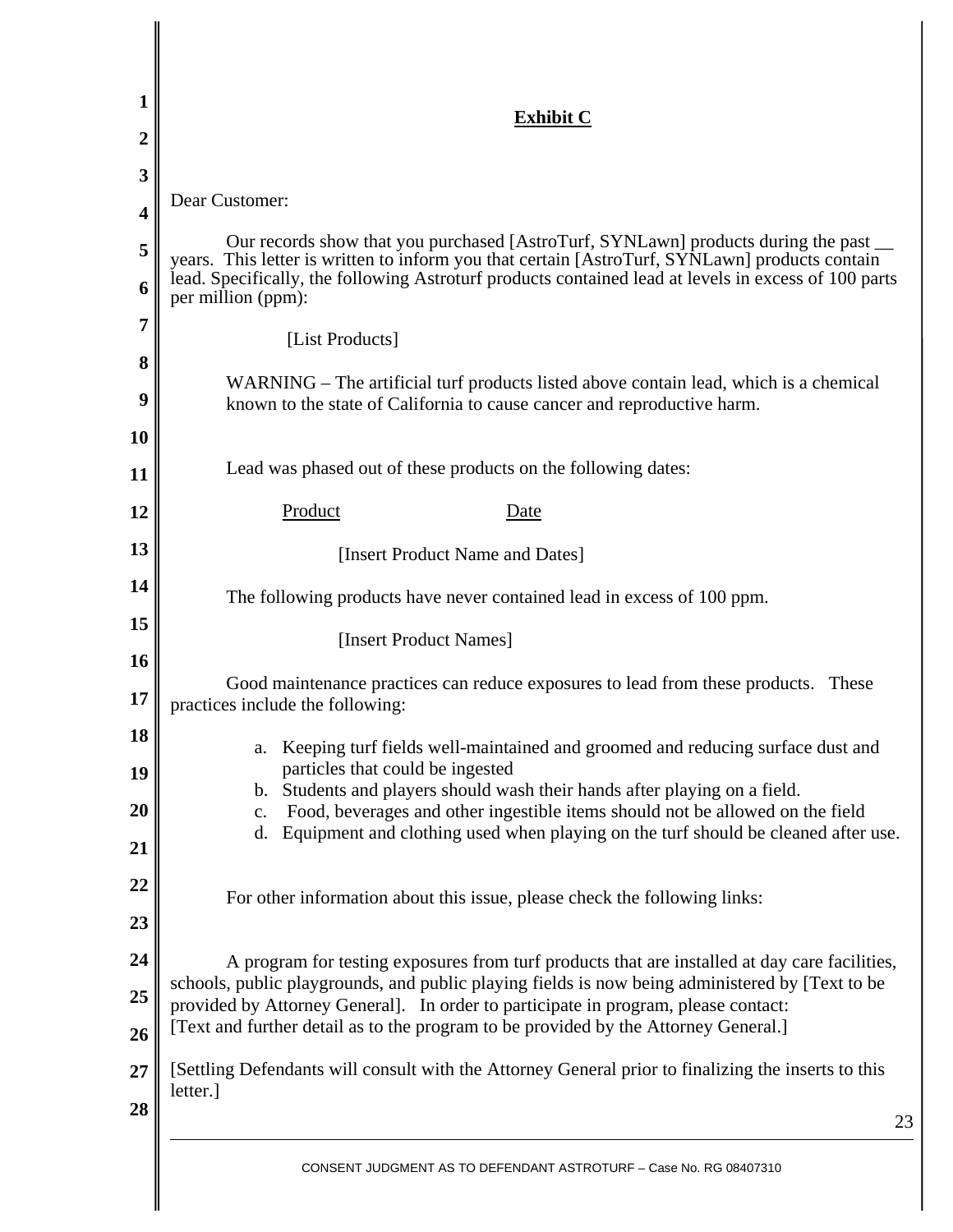| 1            | <b>Exhibit D</b>                                                                                                                                                                                      |  |  |  |
|--------------|-------------------------------------------------------------------------------------------------------------------------------------------------------------------------------------------------------|--|--|--|
| $\mathbf{2}$ | <b>Lead Transfer Testing</b>                                                                                                                                                                          |  |  |  |
| 3            | Lead Transfer Testing shall be conducted as follows:                                                                                                                                                  |  |  |  |
| 4            | <b>Materials</b>                                                                                                                                                                                      |  |  |  |
| 5            | The materials used for sampling shall be lead free                                                                                                                                                    |  |  |  |
| 6            | 1. Wipes                                                                                                                                                                                              |  |  |  |
| 7<br>8       |                                                                                                                                                                                                       |  |  |  |
| 9            | Premoistened GhostWipestm 15x15 cm                                                                                                                                                                    |  |  |  |
| 10           | 2. Delineations of area to be sampled                                                                                                                                                                 |  |  |  |
| 11           | A cleanable template composed of thin plastic or metal, with inner dimensions of<br>the 10x50 cm rectangular area to be wiped.                                                                        |  |  |  |
| 12           |                                                                                                                                                                                                       |  |  |  |
| 13           |                                                                                                                                                                                                       |  |  |  |
| 14           |                                                                                                                                                                                                       |  |  |  |
| 15           | Alternatively, masking tape and measuring tape will be used to delineate the                                                                                                                          |  |  |  |
| 16           | 10x50 rectangular area to be wiped. The distance between the perimeter of the<br>inner and outer rectangles of the template or masking tape should be at least 5<br>cm.                               |  |  |  |
| 17<br>18     |                                                                                                                                                                                                       |  |  |  |
| 19           | 4. Gloves                                                                                                                                                                                             |  |  |  |
| 20           | Disposable; plastic or rubber.                                                                                                                                                                        |  |  |  |
| 21           | 5. Sealable plastic bags, marker pen                                                                                                                                                                  |  |  |  |
| 22           | <b>Sampling Locations</b>                                                                                                                                                                             |  |  |  |
| 23           | Divide the total artificial turf area into 5 contiguous sections of equal areas.<br>This can be done by calculating the total area, dividing by 5 to determine the area                               |  |  |  |
| 24           | of each sampling location and then marking off the area to be sampled.                                                                                                                                |  |  |  |
| 25<br>26     | Three sampling locations should be in the center of their respectively<br>marked sections. Two sampling locations should be near the perimeter of the field<br>in their respectively marked sections. |  |  |  |
| 27<br>28     | Illustrations with various geometries are given in Attachment D-1.<br>24                                                                                                                              |  |  |  |
|              | CONSENT JUDGMENT AS TO DEFENDANT ASTROTURF - Case No. RG 08407310                                                                                                                                     |  |  |  |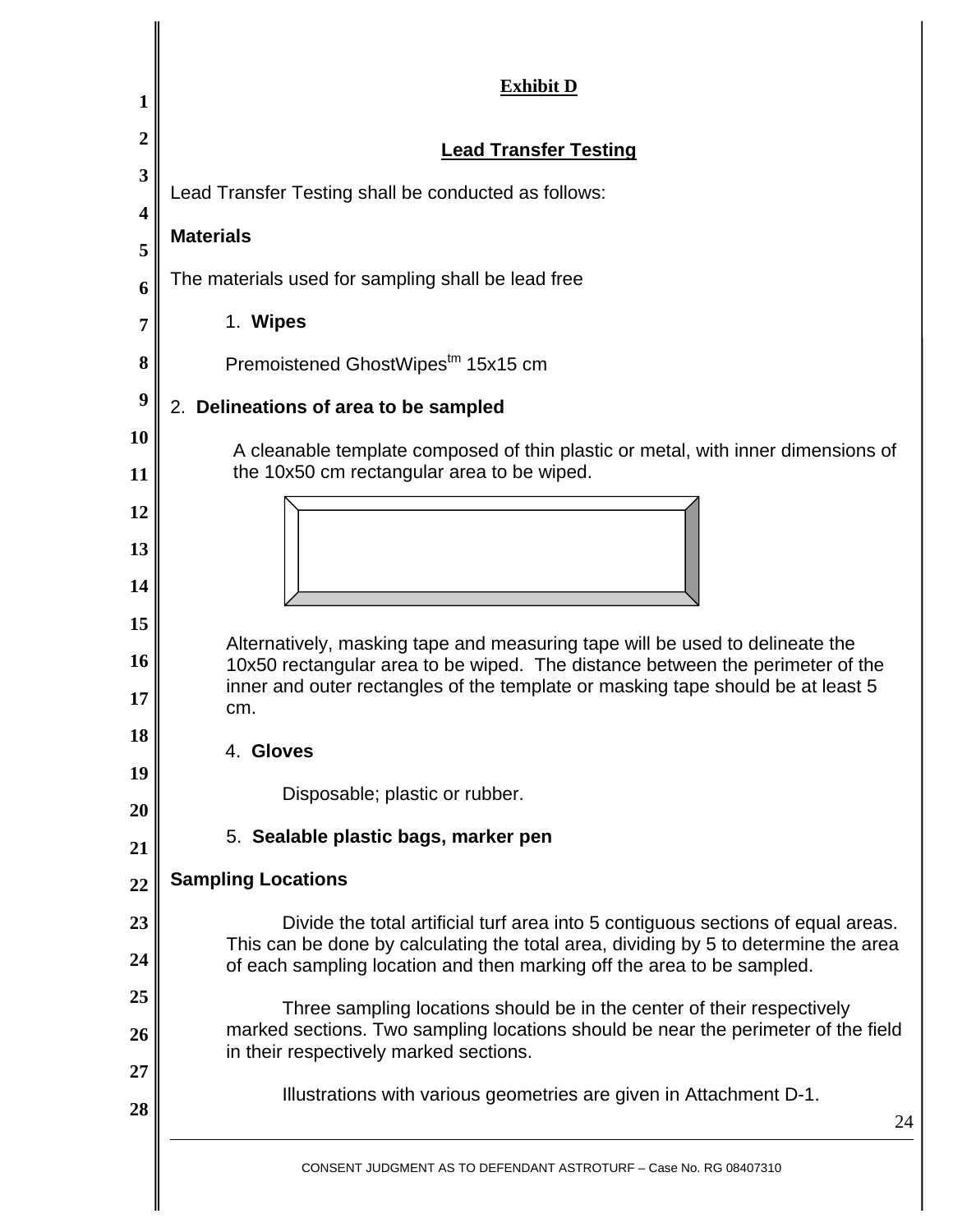| $\mathbf{1}$                                                                               | Plastic weights, chalk or string can be used to mark sample area                                                                                                                          |                                                                                                                                                                                                                                                                                                                                                                                                                                                                                                                                                                                                                                                                                                                                                                                                                                                                |  |  |  |
|--------------------------------------------------------------------------------------------|-------------------------------------------------------------------------------------------------------------------------------------------------------------------------------------------|----------------------------------------------------------------------------------------------------------------------------------------------------------------------------------------------------------------------------------------------------------------------------------------------------------------------------------------------------------------------------------------------------------------------------------------------------------------------------------------------------------------------------------------------------------------------------------------------------------------------------------------------------------------------------------------------------------------------------------------------------------------------------------------------------------------------------------------------------------------|--|--|--|
| $\overline{2}$<br>3                                                                        | boundaries. A measuring wheel, chain, laser tape rule, or conventional tape rule<br>may be helpful, especially with complex geometries that might be found in a<br>landscape application. |                                                                                                                                                                                                                                                                                                                                                                                                                                                                                                                                                                                                                                                                                                                                                                                                                                                                |  |  |  |
| $\overline{\mathbf{4}}$<br>5<br>6<br>7<br>8<br>9<br>10<br>11<br>12<br>13<br>14<br>15<br>16 | <b>Sampling</b><br>1.<br>2.<br>3.                                                                                                                                                         | For each field set of samples, there will be a total of 7 bags: five bags with<br>one wipe in each bag, plus two bags with one blank wipe each.<br>Locate and delineate the areas to be wiped.<br>Wearing a new pair of gloves, remove a new wipe from its packaging and<br>unfold it to its full dimensions.<br>A total of 5 strokes are made over the 10x50 cm area.<br>Firmly and evenly press across the width of the wipe during sampling.<br>Each stroke will start at one end and proceed to the other end of the 50 cm<br>length.<br>Wipe with 2 linear strokes over the 50 cm length of the delineated area in<br>the same direction.<br>Fold the wipe with the exposed side in, orient the wipe with the 15 cm<br>crease at the leading edge, and wipe with 3 linear strokes over the 50 cm<br>length of the delineated area in the other direction. |  |  |  |
| 17                                                                                         | 4.                                                                                                                                                                                        | Refold the wipe with the exposed sides in to form a square, and place it in a<br>new plastic bag. Seal and label the bag.                                                                                                                                                                                                                                                                                                                                                                                                                                                                                                                                                                                                                                                                                                                                      |  |  |  |
| 18<br>19                                                                                   | 5.                                                                                                                                                                                        | Discard the gloves. Clean the template if one was used. Discard the<br>masking tape, if used.                                                                                                                                                                                                                                                                                                                                                                                                                                                                                                                                                                                                                                                                                                                                                                  |  |  |  |
| 20<br>21<br>22<br>23                                                                       | 6.                                                                                                                                                                                        | For each field set of samples, the sampling method blanks shall consist of<br>two unused wipes with packaging removed, each in an individual bag. If<br>the amount of Pb in a blank wipe does not reasonably closely match its<br>paired mate, or if both blank wipes are above an expected background<br>level, the sampling for that field set must be redone on areas not previously<br>wiped.                                                                                                                                                                                                                                                                                                                                                                                                                                                              |  |  |  |
| 24<br>25<br>26<br>27                                                                       | <b>Lab Analysis</b>                                                                                                                                                                       | Lab Analysis will conducted according to Exhibit B - 1                                                                                                                                                                                                                                                                                                                                                                                                                                                                                                                                                                                                                                                                                                                                                                                                         |  |  |  |
| 28                                                                                         |                                                                                                                                                                                           | 25                                                                                                                                                                                                                                                                                                                                                                                                                                                                                                                                                                                                                                                                                                                                                                                                                                                             |  |  |  |
|                                                                                            |                                                                                                                                                                                           | CONSENT HIDGMENT AS TO DEFENDANT ASTROTHRE – Case No. RG 08407310                                                                                                                                                                                                                                                                                                                                                                                                                                                                                                                                                                                                                                                                                                                                                                                              |  |  |  |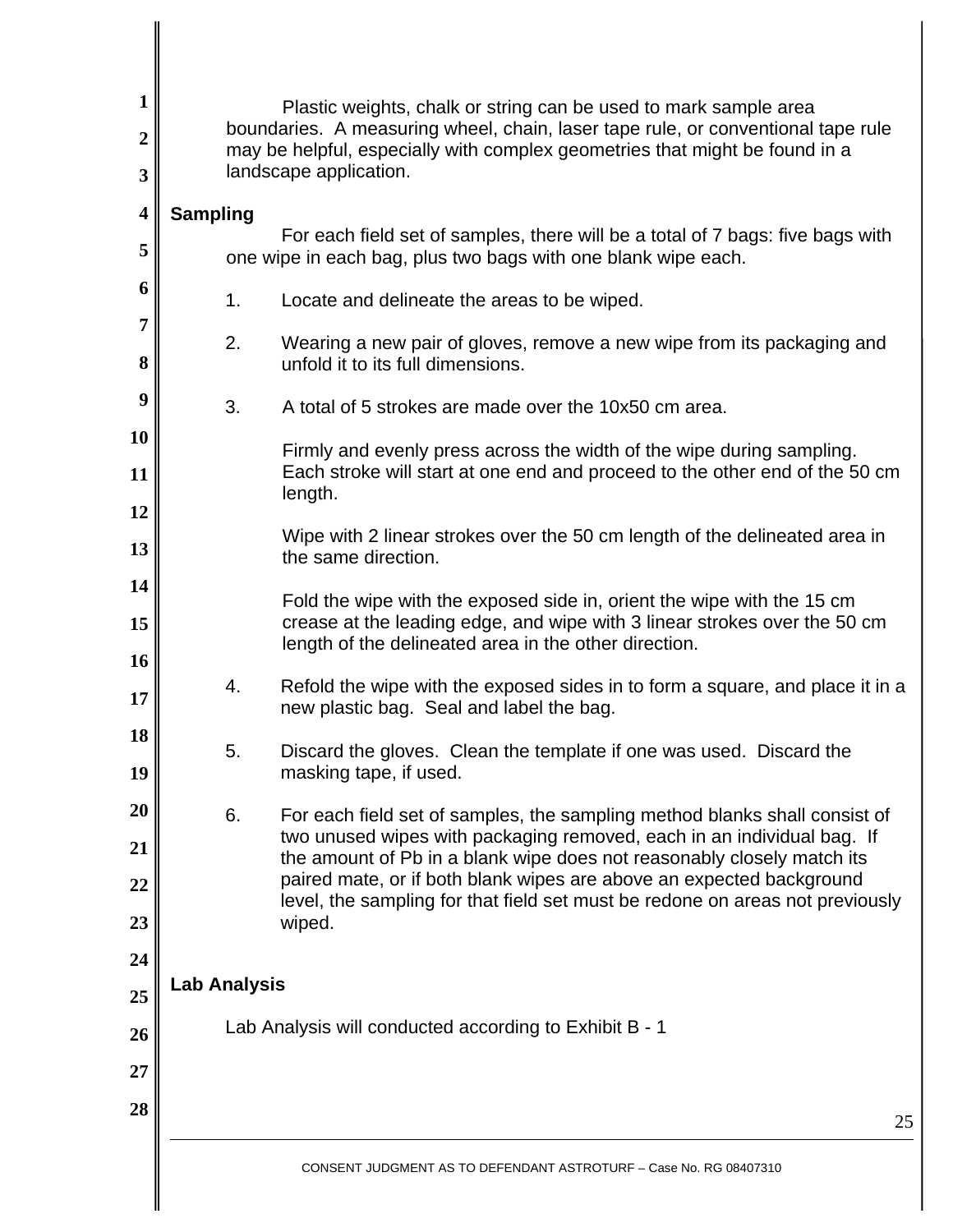| $\mathbf{1}$          | <b>Calculations</b>                                                                                                                                                                                                                                                                                                                                                                                                                                                                               |  |  |  |  |
|-----------------------|---------------------------------------------------------------------------------------------------------------------------------------------------------------------------------------------------------------------------------------------------------------------------------------------------------------------------------------------------------------------------------------------------------------------------------------------------------------------------------------------------|--|--|--|--|
| $\boldsymbol{2}$<br>3 | Assuming the results for the two blank wipes for the field set meet the conditions<br>in Sampling 6, average the two results.                                                                                                                                                                                                                                                                                                                                                                     |  |  |  |  |
| 4<br>5                | The lead per square centimeter per stroke for each section of a field is<br>represented by                                                                                                                                                                                                                                                                                                                                                                                                        |  |  |  |  |
| 6                     | (ug lead on a wipe - average ug lead on the blank wipes for that field set) /<br>$(500 \text{cm}^2 \cdot 5 \text{ strokes}) = \text{ug lead/cm}^2/\text{stroke}$                                                                                                                                                                                                                                                                                                                                  |  |  |  |  |
| 7<br>8                | The average (mean) for the field of artificial turf is the sum of the ug lead / $\text{cm}^2$ /<br>stroke result for each of the 5 sections, divided by 5.                                                                                                                                                                                                                                                                                                                                        |  |  |  |  |
| $\boldsymbol{9}$      | <b>Consultation</b>                                                                                                                                                                                                                                                                                                                                                                                                                                                                               |  |  |  |  |
| 10<br>11<br>12        | The contractor selected to perform Lead Transfer Testing pursuant to this<br>Judgment may provide additional written instructions to the personnel who will be<br>conducting the Lead Transfer Testing. This contractor shall meet and confer with<br>representatives selected by Plaintiffs and Settling Defendant prior to initiating the<br>first round of testing.                                                                                                                            |  |  |  |  |
| 13<br>14<br>15<br>16  | The resulting lead levels shall be deemed to be the Available Lead Level pursuant to this<br>Judgment. These procedures and methods are meant only for use in this Judgment as a<br>method of determining when removal of an existing field is appropriate. They have not<br>been approved by the Plaintiffs or Settling Defendants as appropriate for making<br>exposure calculations or estimates pursuant to Health and Safety Code section 25249.6<br>et seq. or any other law or regulation. |  |  |  |  |
| 17<br>18<br>19        |                                                                                                                                                                                                                                                                                                                                                                                                                                                                                                   |  |  |  |  |
| 20                    |                                                                                                                                                                                                                                                                                                                                                                                                                                                                                                   |  |  |  |  |
| 21                    |                                                                                                                                                                                                                                                                                                                                                                                                                                                                                                   |  |  |  |  |
| 22                    |                                                                                                                                                                                                                                                                                                                                                                                                                                                                                                   |  |  |  |  |
| 23                    |                                                                                                                                                                                                                                                                                                                                                                                                                                                                                                   |  |  |  |  |
| 24<br>25              |                                                                                                                                                                                                                                                                                                                                                                                                                                                                                                   |  |  |  |  |
| 26                    |                                                                                                                                                                                                                                                                                                                                                                                                                                                                                                   |  |  |  |  |
| 27                    |                                                                                                                                                                                                                                                                                                                                                                                                                                                                                                   |  |  |  |  |
| 28                    | 26                                                                                                                                                                                                                                                                                                                                                                                                                                                                                                |  |  |  |  |
|                       | CONSENT JUDGMENT AS TO DEFENDANT ASTROTURF - Case No. RG 08407310                                                                                                                                                                                                                                                                                                                                                                                                                                 |  |  |  |  |